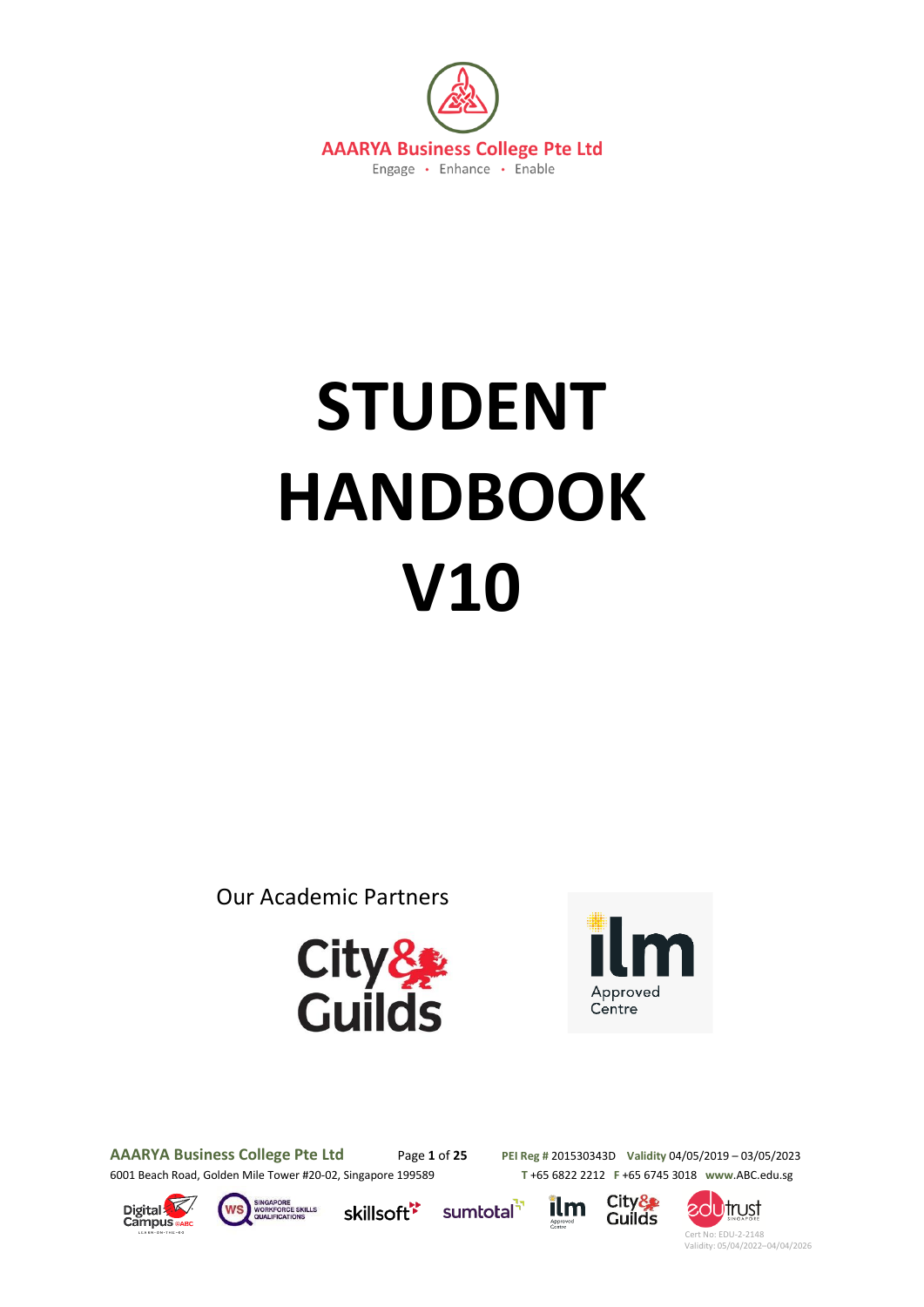

| <b>CONTENT</b> |                                                                 |                |  |  |
|----------------|-----------------------------------------------------------------|----------------|--|--|
| S/N            | <b>DESCRIPTION</b>                                              | PAGE NO.       |  |  |
| $\mathbf{1}$   | <b>Welcome Message</b>                                          | $\overline{3}$ |  |  |
| $2^{\circ}$    | About AAARYA Business College Pte Ltd                           | 4              |  |  |
| $\overline{3}$ | <b>Student Admission and Administration</b>                     | 9              |  |  |
| 4.             | School's code of conduct                                        | $9 - 11$       |  |  |
| 5.             | <b>Attendance Policy</b>                                        | $12 - 13$      |  |  |
| 6.             | <b>Student Support Services</b>                                 | 14             |  |  |
| 7.             | Student Feedback, Suggestions and Complaints                    | $14 - 15$      |  |  |
| 8.             | The School's Refund Policy                                      | $16 - 18$      |  |  |
| 9.             | Student Withdrawal, Transfer & Deferment Policy &<br>Procedures | 18-20          |  |  |
| 10.            | <b>Appeal Process for Assessment</b>                            | $20 - 21$      |  |  |
| 11.            | <b>Fee Protection Scheme</b>                                    | 22             |  |  |
|                | Appendix 1 - Contact Us                                         | 23             |  |  |
|                | Appendix 2 - Academic Programs                                  | 24             |  |  |
|                | Appendix 3 - Useful Contacts                                    | 25             |  |  |

sumtotal<sup>17</sup>

**AAARYA Business College Pte Ltd** Page **2** of **25 PEI Reg #** 201530343D **Validity** 04/05/2019 – 03/05/2023 6001 Beach Road, Golden Mile Tower #20-02, Singapore 199589 **T** +65 6822 2212 **F** +65 6745 3018 **www**.ABC.edu.sg







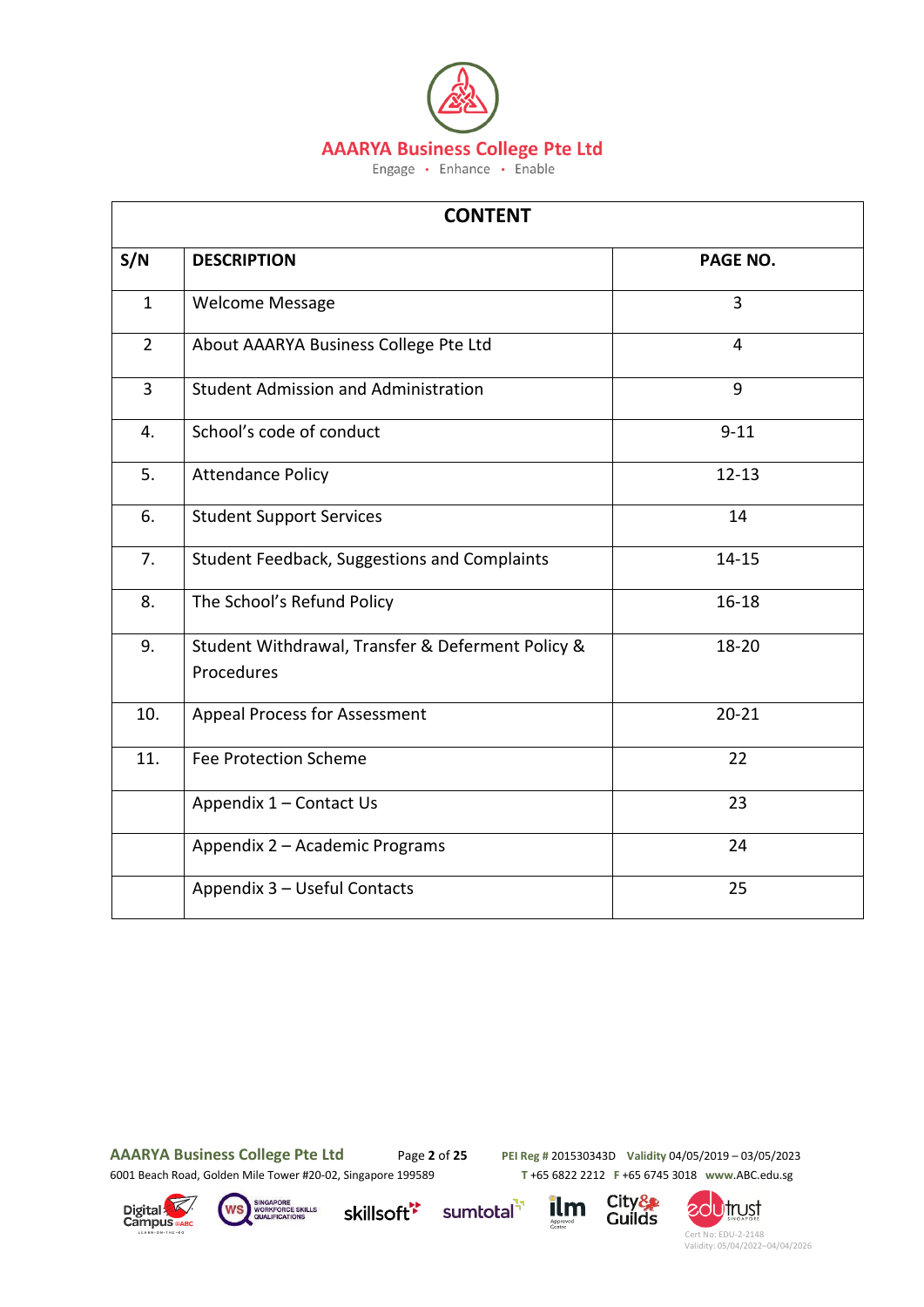

# **1. Welcome Message from Director**



Dear Students,

Welcome to AAARYA Business College.

AAARYA Business College is where our students begin their lifelong learning journey. Our students are exposed to the drive towards attaining a learning mindset that enhances their knowledge, skills and attitude.

AAARYA Business College is committed towards providing quality services and courses by experienced and dedicated educators. We believe in nurturing every student and creating opportunities for career development. The learning you will receive is intended to provide you with skills and knowledge that will enable the realization of your learning goals.

At AAARYA Business College, we consistently encourage and guide our students in achieving vocational, academic and social skills applicable in their future endeavours. We aim to create a conducive learning environment through committed staff, low teacher: student ratio and up-to-date facilities and equipment.

On behalf of the Board of Directors, I warmly welcome you on board and wish you every success in your studies in AAARYA Business College.

**Khiryati Bte Kairi Managing Director**

**AAARYA Business College Pte Ltd** Page **3** of **25 PEI Reg #** 201530343D **Validity** 04/05/2019 – 03/05/2023 6001 Beach Road, Golden Mile Tower #20-02, Singapore 199589 **T** +65 6822 2212 **F** +65 6745 3018 **www**.ABC.edu.sg









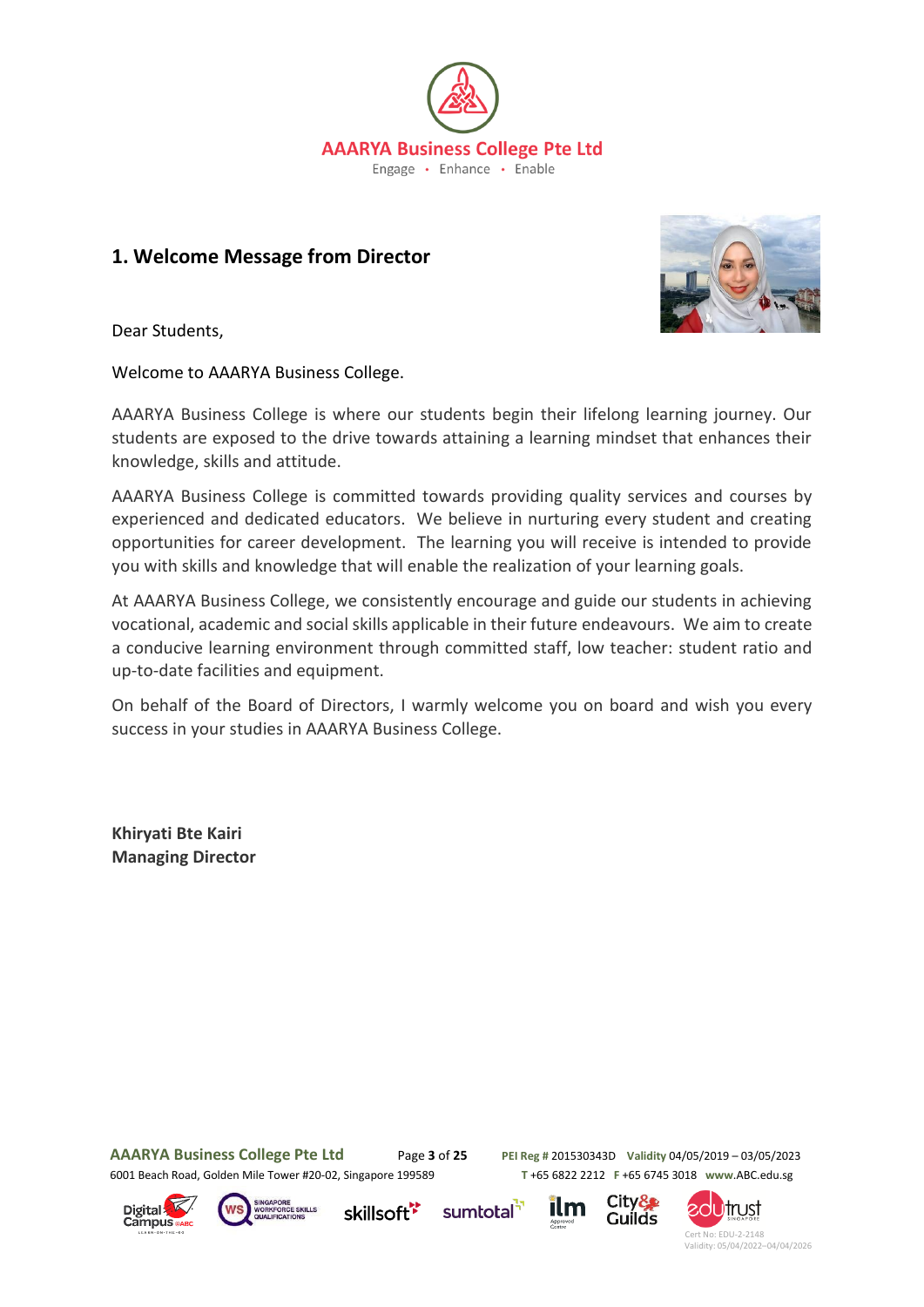

# **2. About AAARYA Business College Pte Ltd**

# **2.1 VISION, MISSION, VALUES AND CULTURE**

# **VISION**

To inspire knowledge and skills acquisition to engender employability and self-development for the workforce.

# **MISSION**

*Engage, Enhance, Enable*

**ENGAGE** our learners through innovative curated learning journeys, to

**ENHANCE** their ability to perform better and more productively, to

**ENABLE** their personal growth and their employers' success

## **VALUES**

To foster a happy work environment, in all our thoughts, words and actions we shall practise:

**Gentle Heart** – Practise forbearance, Be caring and Be mindful

**Respect** – Be graceful, Be appreciative and Be considerate

**Integrity** – Do the right thing, Own it and Be supportive

**AAARYA Business College Pte Ltd** Page **4** of **25 PEI Reg #** 201530343D **Validity** 04/05/2019 – 03/05/2023

6001 Beach Road, Golden Mile Tower #20-02, Singapore 199589 **T** +65 6822 2212 **F** +65 6745 3018 **www**.ABC.edu.sg







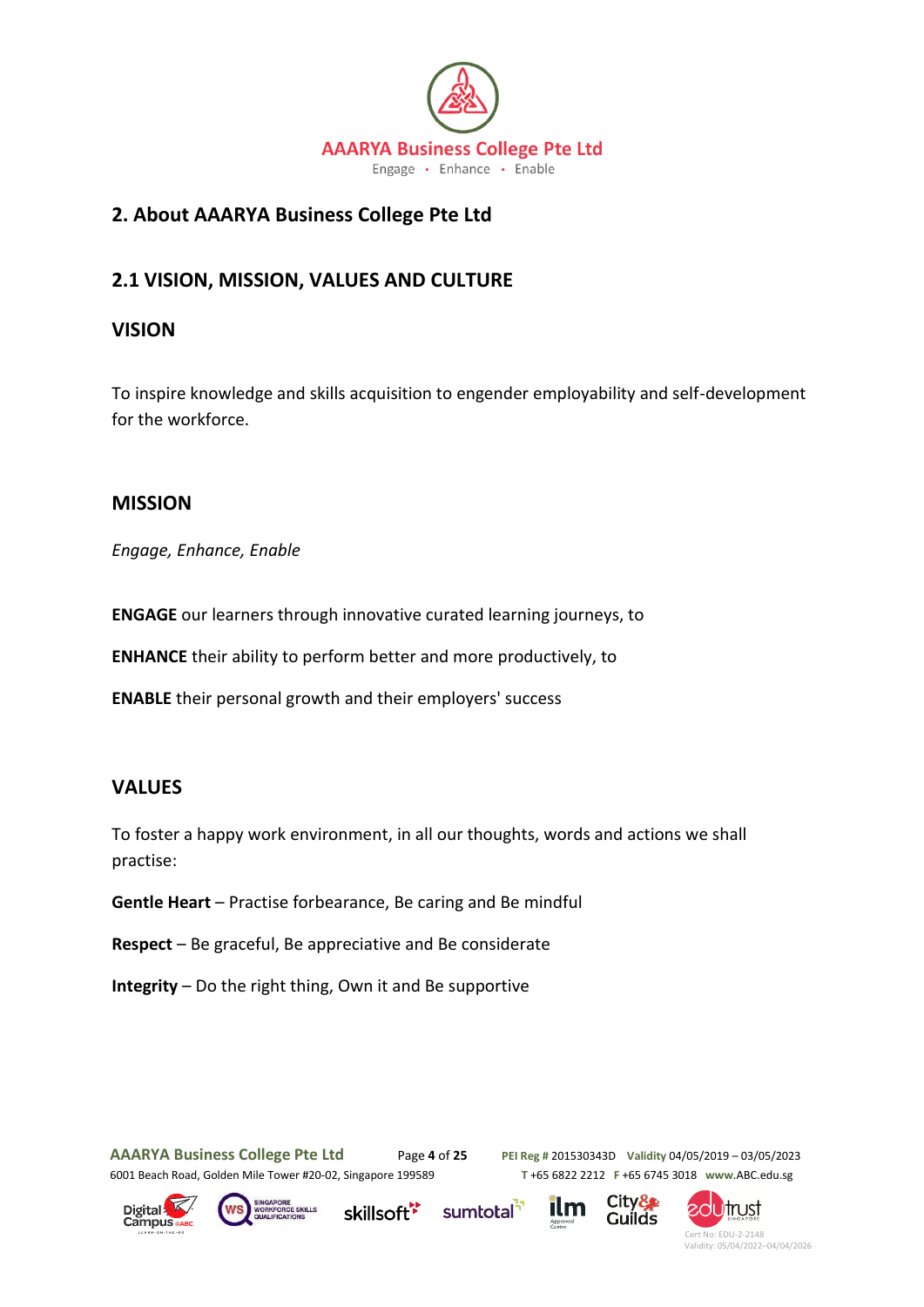

# **CULTURE - THE WAY WE WORK**

This is how we shall work individually and together to achieve our business goals:

**Mastery** – Be a Lifelong Learner, Be innovative & Creative and Be open.

**Inter-dependence** – Be collaborative, Be harmonious & Be humble.

**Resilience** – I'm possible, Persevere & Be courageous.

**AAARYA Business College Pte Ltd** Page **5** of **25 PEI Reg #** 201530343D **Validity** 04/05/2019 – 03/05/2023 6001 Beach Road, Golden Mile Tower #20-02, Singapore 199589 **T** +65 6822 2212 **F** +65 6745 3018 **www**.ABC.edu.sg





skillsoft\*





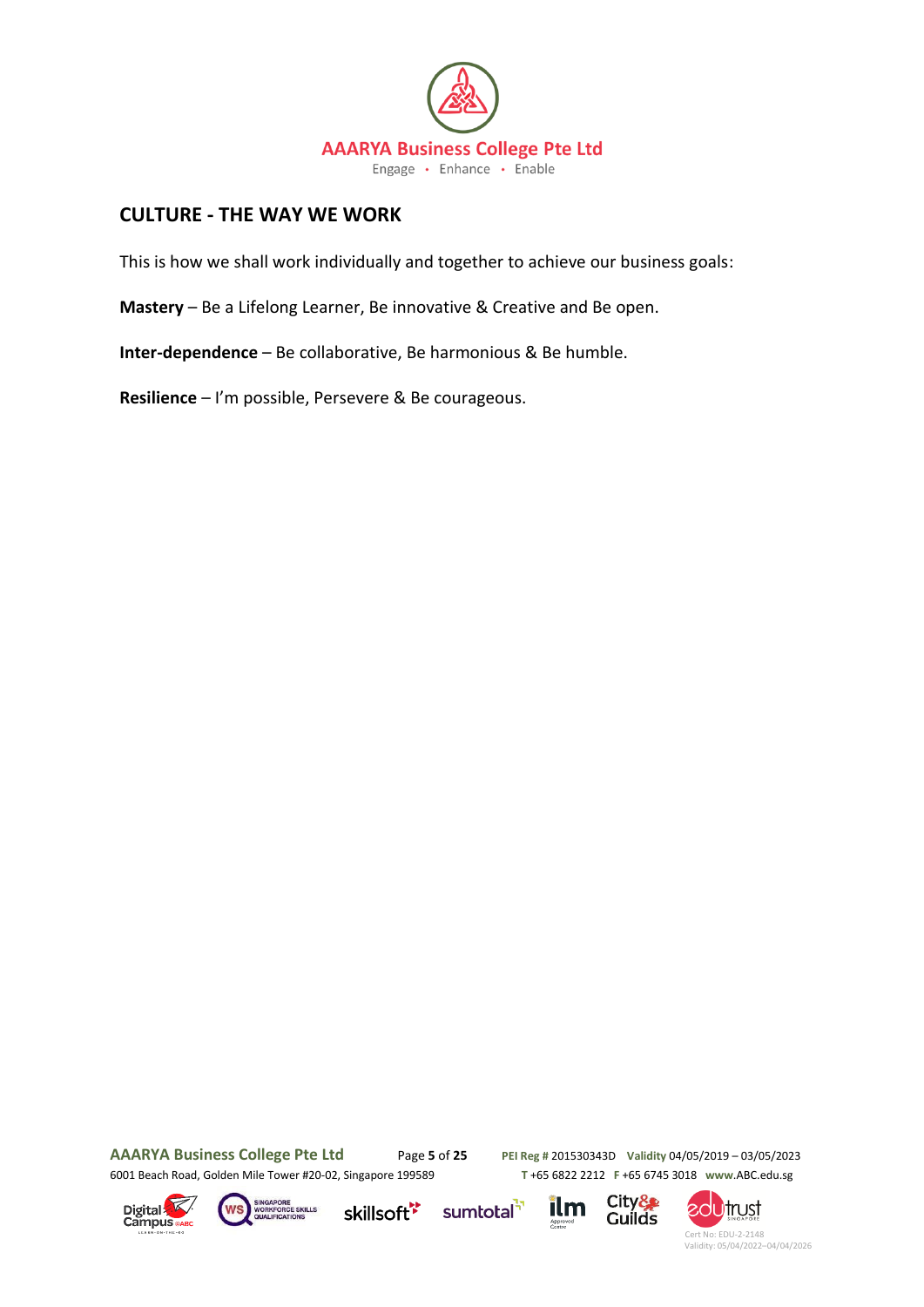

# **2.2 Profile of AAARYA Business College Pte Ltd**

AAARYA Business College Pte. Ltd. ("ABC") was incorporated to conceptualize, develop and offer educational and vocational skills as well as the enhancement programs to upgrade the workforce in the various industries such as environmental cleaning.

This college is formed by the same group of directors who founded Training Masters Workforce Institute Pte. Ltd. ("TMWI") and EMG Pte. Ltd. ("EMG"). While TMWI has a strong reputation in the environmental cleaning training, EMG works closely with Fortune 500 companies in offering business related, leadership and change management programs.

AAARYA Business College has established international partnerships with international awarding bodies such as City and Guilds and Institute of Leadership Management, UK. The Golden Mile campus is fully-equipped with the necessary facilities and equipment in supporting the learning of every student.

The college aims to provide career development opportunities to all graduates and at the same time equipping them to be an immediate value contributor in business and society.

# **2.3 The Academic Board**

The primary role of the Academic Board is to guide the Management Team in policy development and strategy implementation in pursuit of excellence in all aspects of the academic process, including student enrolment, curriculum design, development and delivery, faculty teaching and student learning.

They are: Ms. Florical Goh Mr. P. Palaniappan Ms. Naveena Methani Dr. Fred Utanes

**AAARYA Business College Pte Ltd** Page **6** of **25 PEI Reg #** 201530343D **Validity** 04/05/2019 – 03/05/2023 6001 Beach Road, Golden Mile Tower #20-02, Singapore 199589 **T** +65 6822 2212 **F** +65 6745 3018 **www**.ABC.edu.sg





skillsoft<sup>\*</sup>





Guilds

City&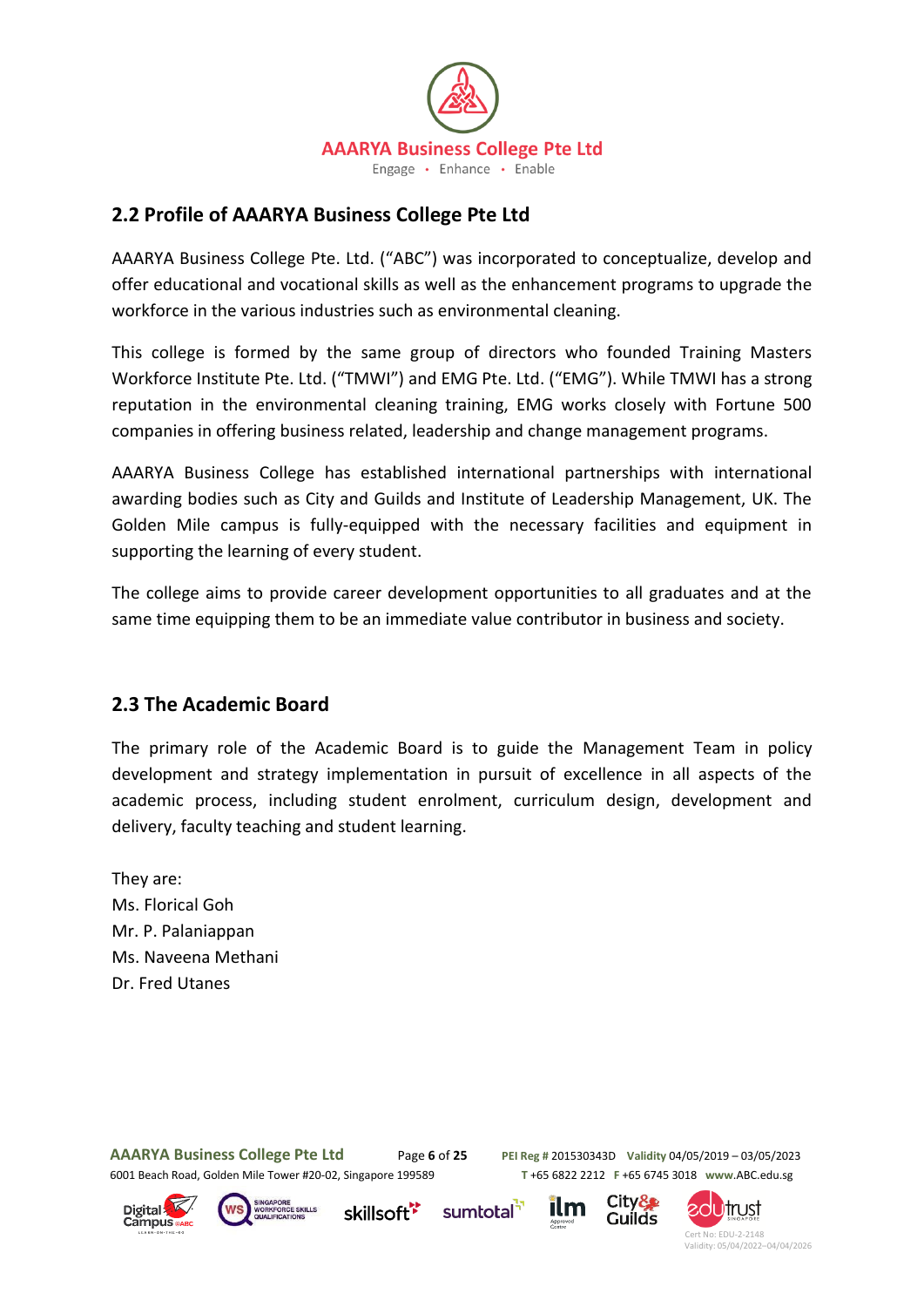

# **2.4 The Examination Board**

The Examination Board is responsible for matters pertaining to the conduct, administration and integrity of examinations, assessment of coursework and student academic performance. It ensures that high academic standards are maintained, comparable to those in similar institutions in the industry.

They are: Ms. Florical Goh Mr. P. Palaniappan Ms. Naveena Methani Dr. Fred Utanes

# **2.5 The Disciplinary Committee**

The Disciplinary Committee is responsible for conducting Disciplinary Committee Hearings which will discuss and review any major misconduct committed by students. It ensures that the students have a fair hearing without any form of discrimination.

The Disciplinary Committee consists of:

Chairperson: Mr. P. Palaniappan

Members: Ms. Naveena Methani Ms. Florical Goh Chin Chin

6001 Beach Road, Golden Mile Tower #20-02, Singapore 199589 **T** +65 6822 2212 **F** +65 6745 3018 **www**.ABC.edu.sg

**AAARYA Business College Pte Ltd** Page **7** of **25 PEI Reg #** 201530343D **Validity** 04/05/2019 – 03/05/2023





skillsoft<sup>\*</sup>





**SOUTrust**  Cert No: EDU-2-2148 Validity: 05/04/2022–04/04/2026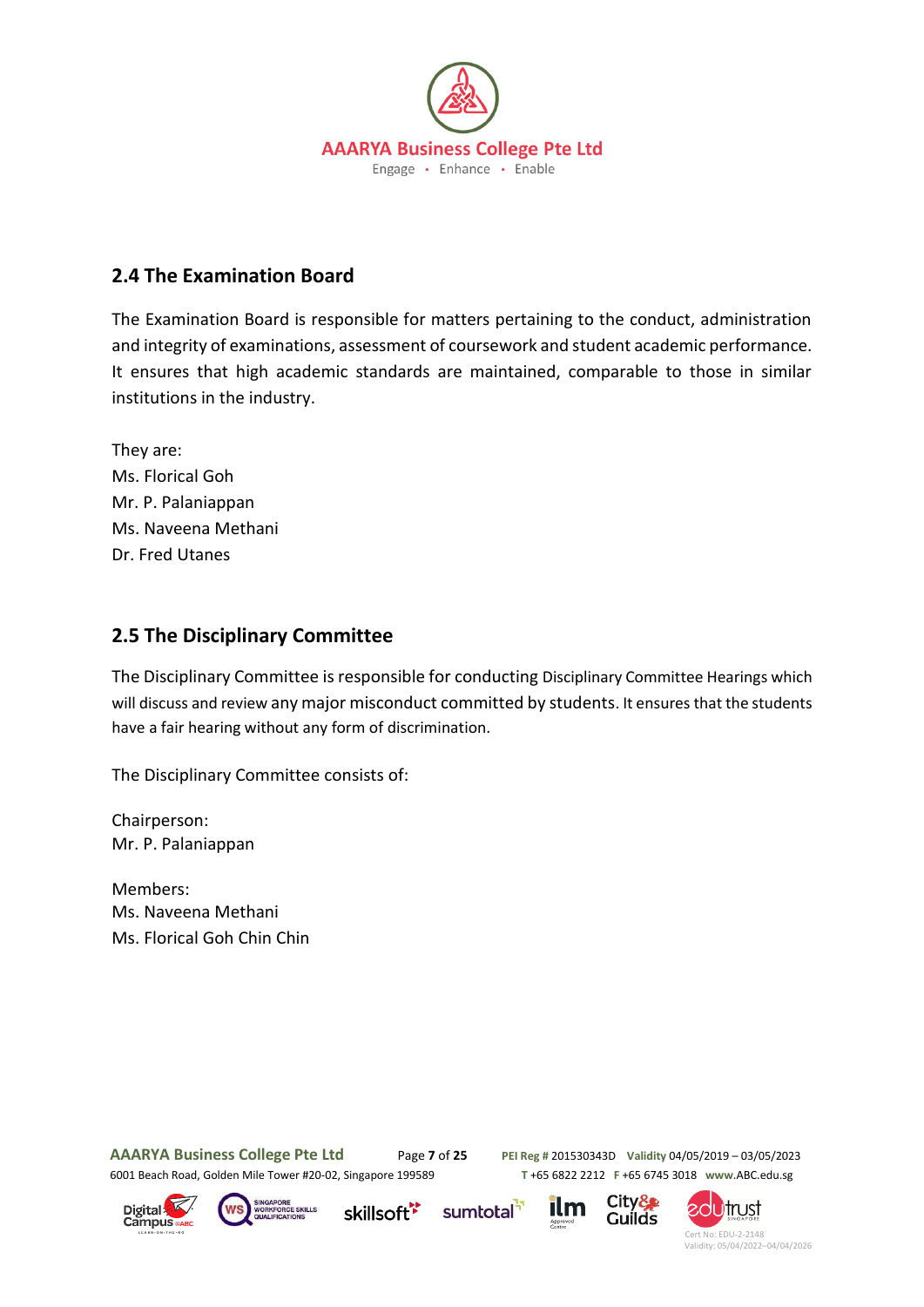

# **2.6 Our Campus and Facilities**

AAARYA Business College 6001 Beach Road #20-02, #20-08 & #20-09 Golden Mile Tower Singapore 199589 Tel: 6822 2212

## **Office Operating Hours**

Monday to Friday 9am to 6pm

Located in Golden Mile Tower, AAARYA Business College is 5 minutes away from Nicoll Highway MRT station. The college is equipped with conducive classrooms to meet students' learning needs.



**AAARYA Business College Pte Ltd** Page **8** of **25 PEI Reg #** 201530343D **Validity** 04/05/2019 – 03/05/2023 6001 Beach Road, Golden Mile Tower #20-02, Singapore 199589 **T** +65 6822 2212 **F** +65 6745 3018 **www**.ABC.edu.sg





skillsoft<sup>⊁</sup>

sumtotal<sup>-7</sup>



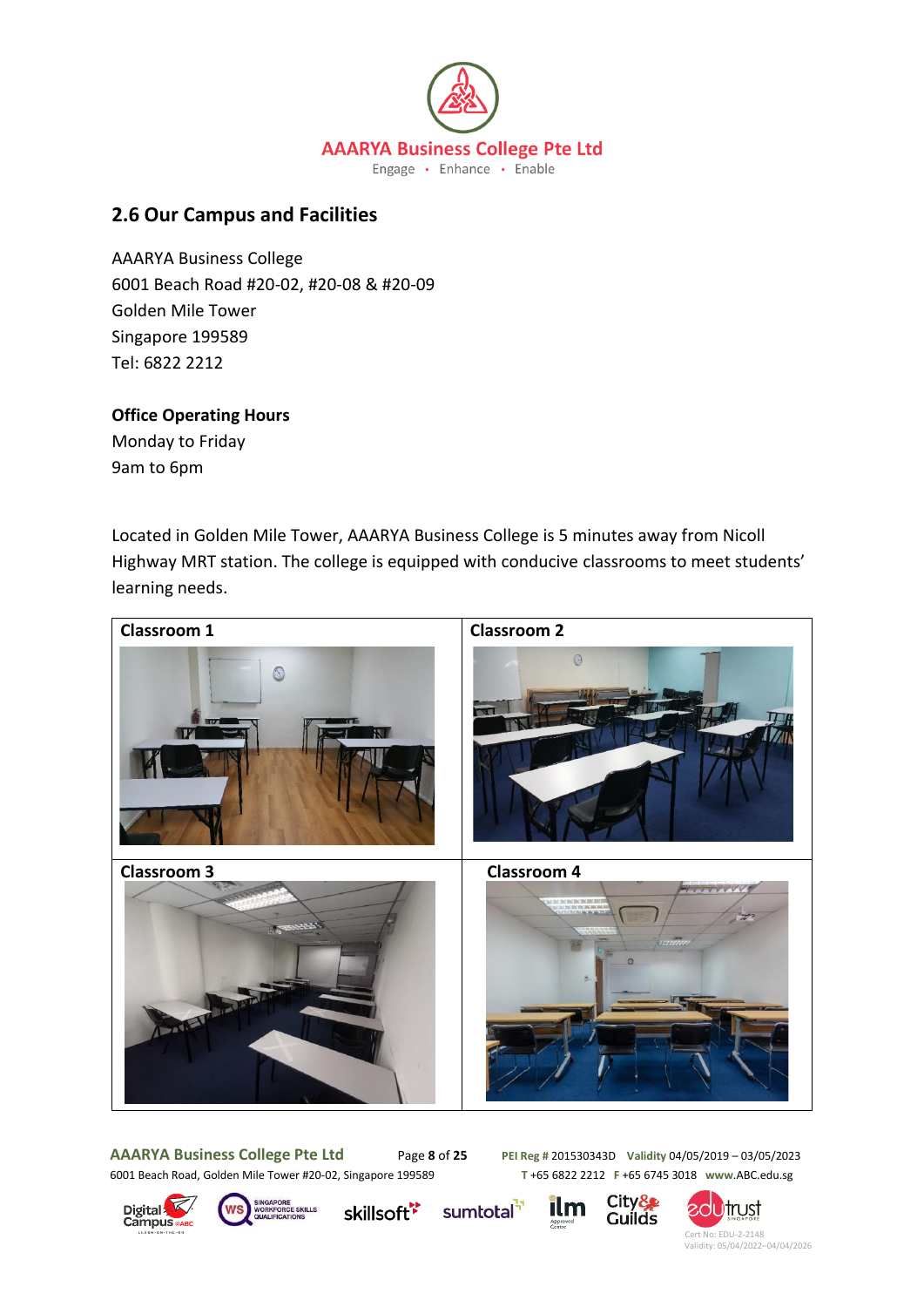

# **3. Student Admission and Administration**

3.1. Course Materials

When you have enrolled and have paid up your course fees, you will receive your course notes on the first day of each module. You can collect your course notes from your lecturer during class.

3.2. Update of Student's Information

You can help us to contact you promptly when there is a need, by making sure you provide us your latest contact details (e.g. Telephone number, mobile phone number, residential address and email address.)

- 3.3. Confidentiality of Students' Details The college is committed to the security and confidentiality of all students' information. Your student details are solely for internal use and for completing regulatory submission requirements.
- 3.4. Student Orientation

When you have been accepted by the college, you will receive the notice of acceptance and standard student contract, giving details of the course. You will be informed of changes made to the course through memos. These changes will also be placed on notice boards. Please visit the notice boards regularly.

# **4. School's code of conduct**

The School's code of conduct is categorised into the following

- 4.1. Code of Conduct
- 4.2. Minor Misconduct
- 4.3. Major Misconduct

## 4.1. **Code of Conduct**

- A. Behaviour in Classes
	- (i) Be punctual for classes.
	- (ii) Do not leave the class early or be absent from class without valid reasons.
	- (iii) Do not speak loudly in class.
	- (iv) Comply with the Student Academic Honesty Policy.

**AAARYA Business College Pte Ltd** Page **9** of **25 PEI Reg #** 201530343D **Validity** 04/05/2019 – 03/05/2023 6001 Beach Road, Golden Mile Tower #20-02, Singapore 199589 **T** +65 6822 2212 **F** +65 6745 3018 **www**.ABC.edu.sg





skillsoft<sup>\*</sup> sumtotal



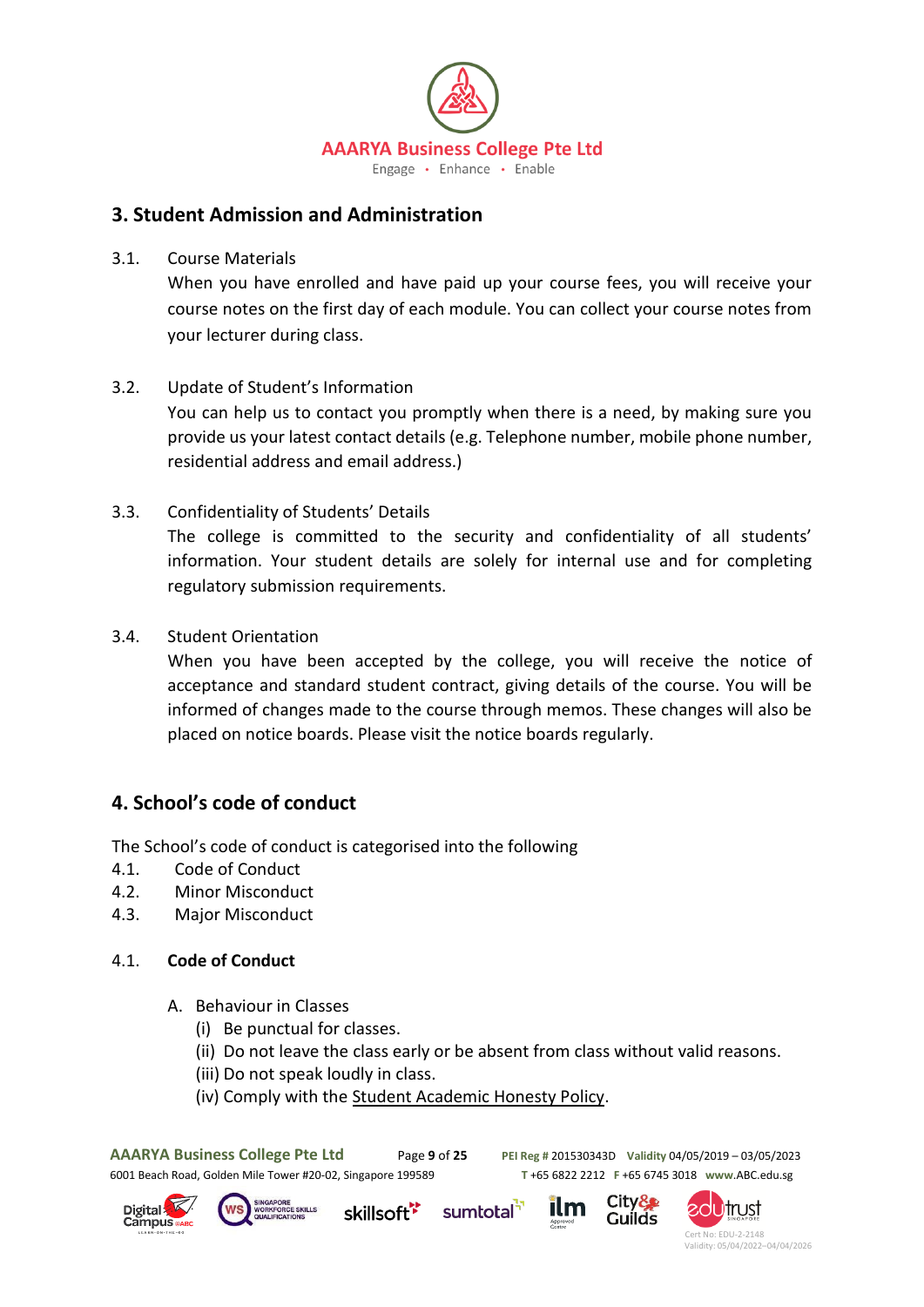

- B. General Behaviour in School
	- (i) Be courteous to all fellow students, staff, and learning facilitators.
	- (ii) Be appropriately dressed in the School. Ragged clothes, mini-skirts, revealing clothing and slippers are deemed as improper.
	- (iii) Do not vandalize or mishandle the School's premises and equipment.
	- (iv) Do not consume alcohol or smoke in the School.

## 4.2. **Minor Misconduct**

Warning letter and counselling shall be given to students for the following minor misconduct:

Frequent Lateness for Classes/Leaving Classes Early/Absent from Classes without valid reasons:

- C. Foul or Abusive Language directed at Fellow Students, Learning Facilitators or Staff
- A. Consumption of Alcohol
- B. Smoking on Campus Grounds
- C. Disruptive Behaviour/Mischief During Lessons
- D. Inappropriate Dress Code

#### 4.3. **Major Misconduct**

Major misconduct are considered as follows:

- A. Criminal Offences or Theft
	- Criminal offences include, but not limited to: -
	- (i) Fighting or injuring another party in the School's premises.
	- (ii) Conduct which is likely to endanger the life or injure other classmates.
	- (iii) Drugs possession or consumption.
	- (iv) International Students who work or moonlight illegally.
	- (v) Stealing of School properties or student valuables.
- B. Vandalism or mishandling of office premises or equipment.
	- (i) In the event if the student has vandalized or mishandled the premises or equipment for whatsoever reason, the student shall compensate the Institute or replace the damaged items.

sumtotal

**AAARYA Business College Pte Ltd** Page **10** of **25 PEI Reg #** 201530343D **Validity** 04/05/2019 – 03/05/2023 6001 Beach Road, Golden Mile Tower #20-02, Singapore 199589 **T** +65 6822 2212 **F** +65 6745 3018 **www**.ABC.edu.sg







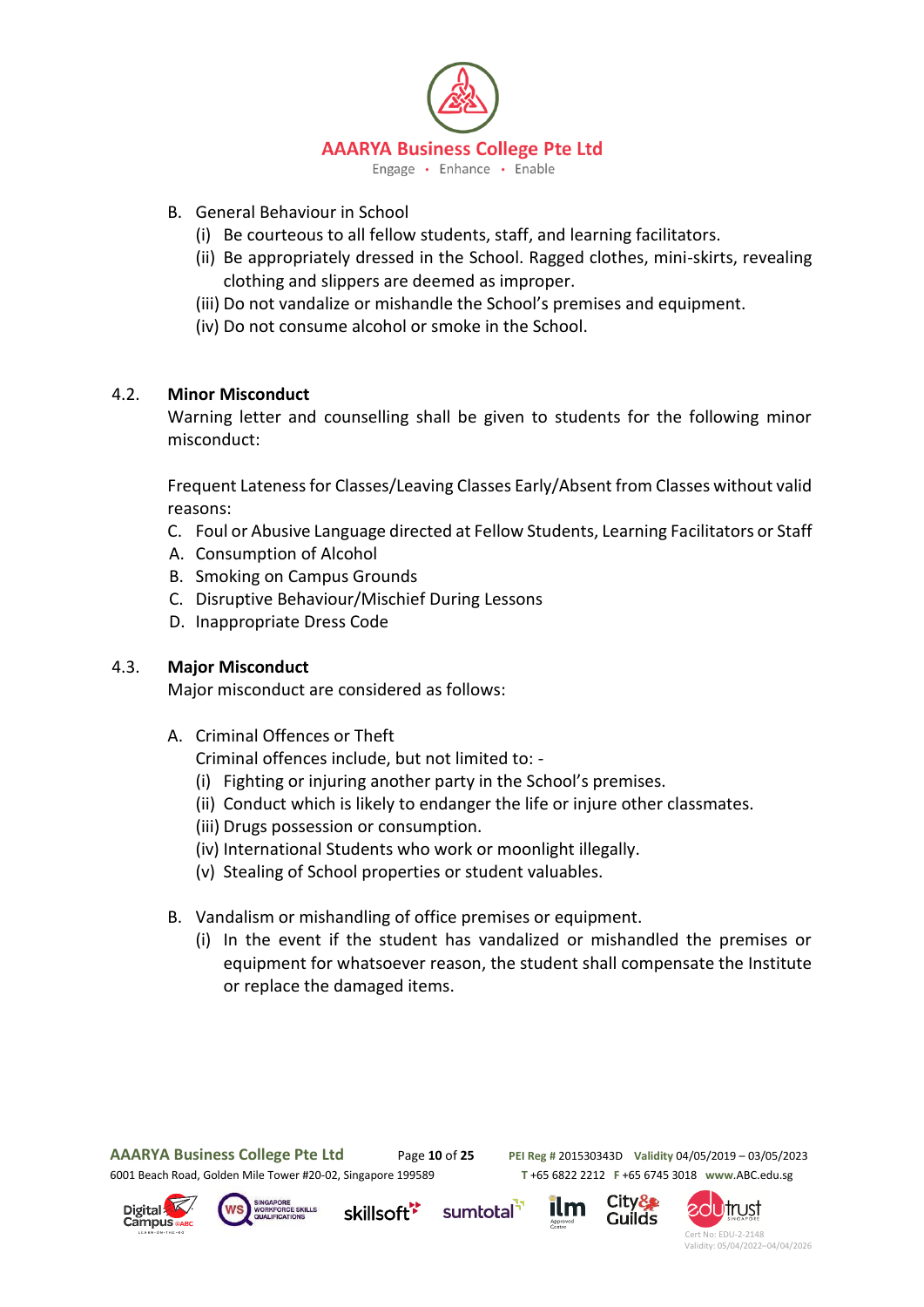

- C. Falsification of Information
	- (i) Information provided to the school for the purpose of course application procedures, attendance administration must be accurate, complete and truthful.
	- (ii) Falsification of information is a serious offence which may result in expulsion.
- D. Cheating
	- (i) Any form of plagiarism or cheating in assignments, projects or examinations will result in a fail grade for the unit and administrative fees may apply.
- E. Students caught signing/marking attendance for friends
	- (i) Disciplinary actions shall be taken on students who are found to have cheated in their attendance taking.
	- (ii) Both students would be dealt with seriously and may be subjected to expulsion.
- F. Working while on Student Pass
	- (i) Students on Student Pass that have been caught working will be immediately expelled and reported to ICA.
- G. Infringement of Policies and Procedures
	- (i) All policies and procedures can be obtained from the Student Handbook and which will be updated regularly. Students are expected to observe strict adherence to every policy and procedure of the School.
- H. Disciplinary Committee Hearing
	- (i) Based on the discretion of the School, it can hold disciplinary hearings which will discuss and review on misconducts by the Students.
	- (ii) The School shall ensure a fair hearing for all students without any form of discrimination.

**AAARYA Business College Pte Ltd** Page **11** of **25 PEI Reg #** 201530343D **Validity** 04/05/2019 – 03/05/2023 6001 Beach Road, Golden Mile Tower #20-02, Singapore 199589 **T** +65 6822 2212 **F** +65 6745 3018 **www**.ABC.edu.sg

City&

Guilds





skillsoft<sup>\*</sup>



sumtotal

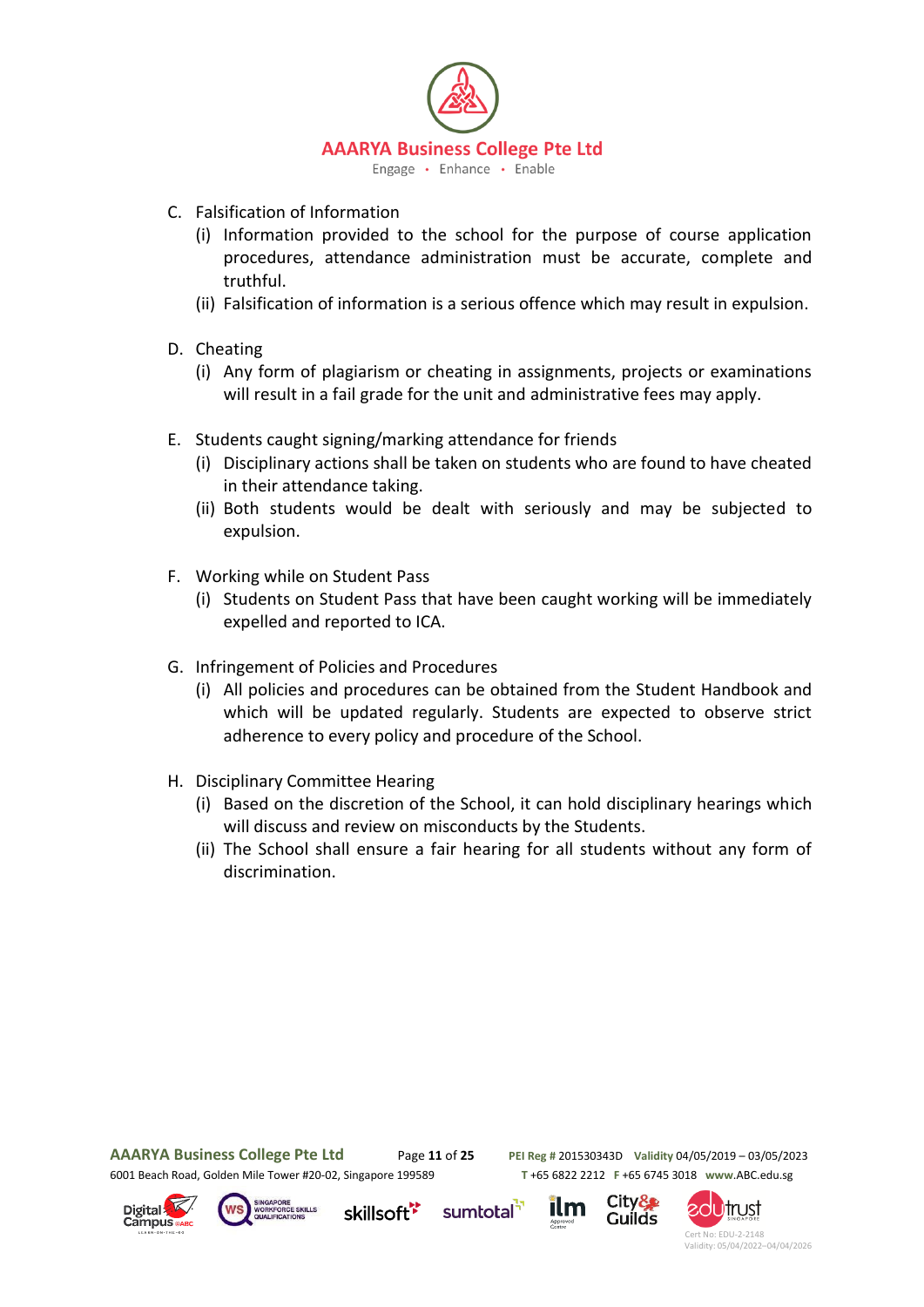

# **5. Attendance Policy**

The school encourages all students to be regular and punctual for their classes. Please note the attendance requirement and leave application guidelines as mentioned below:

- (i) All non-student pass holders should have a minimum attendance of 75% per module.
- (ii) All students on a Student Pass should have a minimum attendance of 90% per module.
- (iii) Any absenteeism should be supported by medical certificates or approved student leave.

#### 5.1. **Attendance Requirements for non-Student Pass Holders enrolled in WSQ Courses**

- (i) Local students who are attending WSQ courses must meet the 75% attendance requirement.
- (ii) Applicable for every individual module.
- (iii) Reminders will be given to students with low attendance close to 75%.

## 5.2. **Attendance Requirements for non-Student Pass Holders enrolled in City & Guilds (C&G) and Institute of Leadership and Management (ILM) Courses**

(i) Local students who are attending C&G and ILM courses will need to adhere to the following attendance policy.

| <b>Attendance</b><br>Rate | Action to be Taken (For non-student Pass Holders)                                                                                                                |
|---------------------------|------------------------------------------------------------------------------------------------------------------------------------------------------------------|
| 85-80%                    | 1 <sup>st</sup> Warning Letter to be Issued<br>To conduct Academic Counselling<br>The parent/guardian is to be informed (if student <18)                         |
| 79-76%                    | 2 <sup>nd</sup> Warning Letter to be Issued<br>To conduct Academic Counselling<br>The parent/guardian is to be informed (if student <18)                         |
| <75%                      | Module termination letter to be issued<br>Re-module (if applicable)<br>To conduct Academic Counselling<br>The parent/guardian is to be informed (if student <18) |

sumtotal<sup>"</sup>

**AAARYA Business College Pte Ltd** Page **12** of **25 PEI Reg #** 201530343D **Validity** 04/05/2019 – 03/05/2023 6001 Beach Road, Golden Mile Tower #20-02, Singapore 199589 **T** +65 6822 2212 **F** +65 6745 3018 **www**.ABC.edu.sg



skillsoft<sup>\*</sup>

City& Guilds

ilm

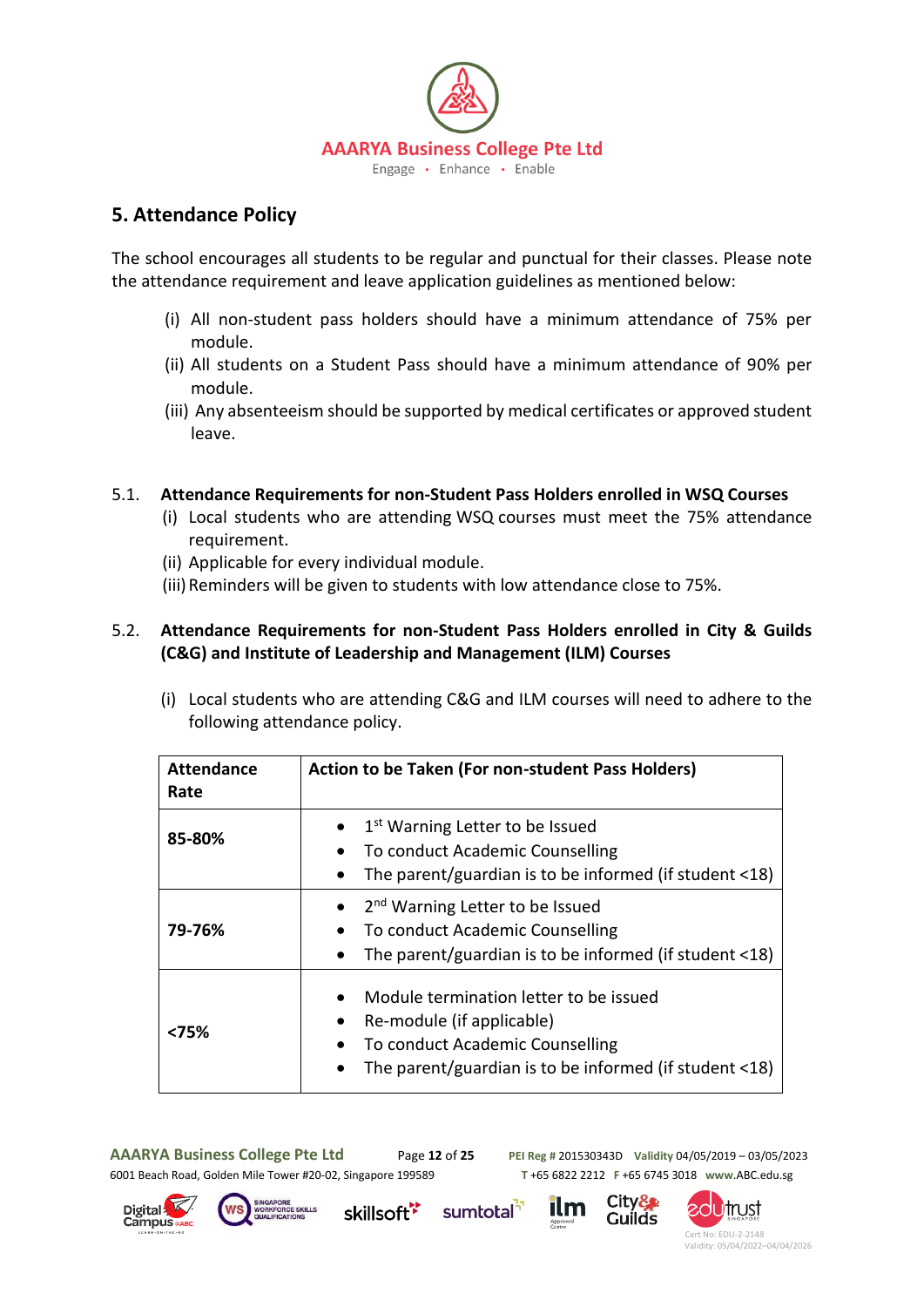

- (ii) Approved Student Leave Application Forms should be submitted to the Staff before the start of the class that the student is being excused from, or within 3 working days of returning to class should there be extenuating circumstances.
- (iii)All MCs are to be submitted to the Staff within 3 working days of returning to class.

## 5.3. **Attendance Requirements for Student Pass Holders**

- (i) Attendance Requirements for Student Pass Holders : 90% each month to keep their Student Passes
- (ii) Immigration and Checkpoints Authority of Singapore (ICA) will be notified by the school whenever a student on a Student Pass has a monthly attendance of less than 90%.
- (iii) International students who are holding student passes and are absent without any valid reason will be dealt with in the following manner:

| <b>Attendance</b><br>Rate | <b>Action to be Taken (For Student Pass Holders)</b>                                                                                                                                                                                   |
|---------------------------|----------------------------------------------------------------------------------------------------------------------------------------------------------------------------------------------------------------------------------------|
| $90 - 94%$                | 1st Warning Letter to be Issued<br>$\bullet$<br>To conduct Academic Counselling<br>$\bullet$<br>The parent/guardian is to be informed (if student <18)                                                                                 |
| $85 - 90%$                | 2nd Warning Letter to be Issued<br>٠<br>To conduct Academic Counselling (Including Cancellation of<br>$\bullet$<br>Student's Pass reminder if attendance <85%).<br>The parent/guardian is to be informed (if student <18)<br>$\bullet$ |
| $< 85\%$                  | Final Expulsion Letter to be Issued<br>$\bullet$<br>(Including Cancellation of Student Pass)<br>The parent/guardian is to be informed (if student $<$ 18)<br>$\bullet$                                                                 |

(iv) As set out in the Terms and Conditions of Student's Pass, Student Pass Holders who miss 7 consecutive days of class will be liable to have their student pass be cancelled with effect from the 8th day and the letter of cancellation will be sent to student's place of residence in Singapore as registered with the School.

**AAARYA Business College Pte Ltd** Page **13** of **25 PEI Reg #** 201530343D **Validity** 04/05/2019 – 03/05/2023 6001 Beach Road, Golden Mile Tower #20-02, Singapore 199589 **T** +65 6822 2212 **F** +65 6745 3018 **www**.ABC.edu.sg

City&

**Guilds** 







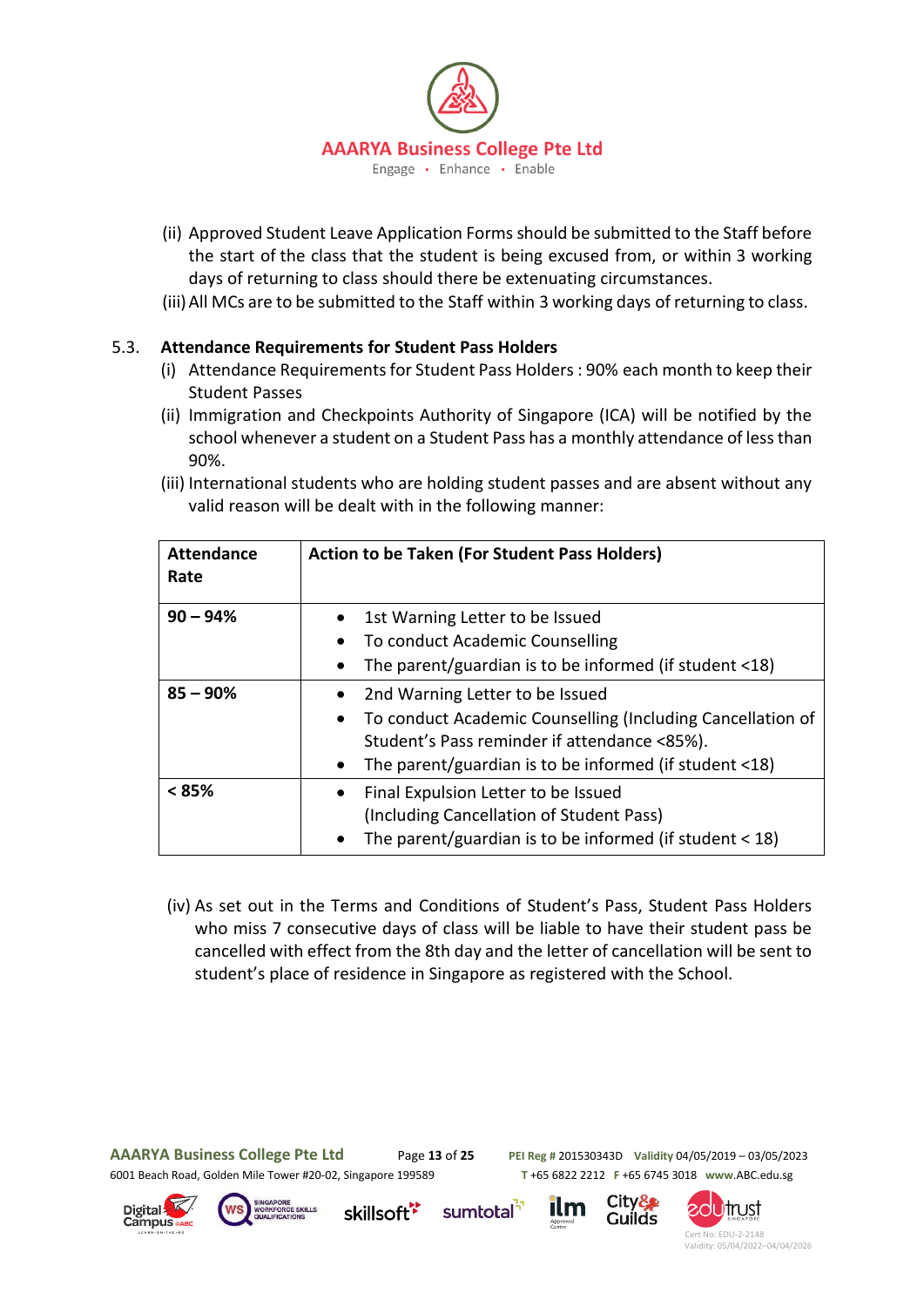

# **6. Student Support Services**

List of Student Support Services Available in the School:

6.1. For all New Students

The School will conduct the Student Orientation Programme to facilitate the learning journey for students.

6.2. For all Current Students (where applicable)

The School aims to provide all students with suitable support services to facilitate their learning journey, including:

- (i) Academic and Pastoral Counselling
- (ii) Students' Activities
- (iii)Career and Industry Information
- (iv)Alumni Support
- 6.3. The School has an in-house staff member who is trained in counselling. Free and confidential counselling will be provided to help students cope with emotional and personal problems, as well as stress related to a new environment or course demands. When more serious problems are identified, the student will be referred to the appropriate support service or a professional counsellor.

# **7. Student Feedback, Suggestions and Complaints**

AAARYA Business College Pte Ltd has a close-loop feedback and complaint management system to gather and address all feedback and complaints received from students, staff, external partners or the public. AAARYA Business College Pte Ltd shall acknowledge the feedback / complaint within 3 working days. AAARYA Business College Pte Ltd shall address and resolve feedback and complaints within 21 working days if further investigation is needed. The person giving the feedback or making the complaint shall be notified of the action taken, and where appropriate and applicable, the action taken shall be publicized on our website, especially if the matter is of public interest. Unless otherwise required by law, privacy and confidentiality shall be maintained at all times.

sumtotal

You can give feedback / complaints through the following channels:

- A. Feedback form (available at Admin office)
- B. Email: enquiries@ABC.edu.sg

**AAARYA Business College Pte Ltd** Page **14** of **25 PEI Reg #** 201530343D **Validity** 04/05/2019 – 03/05/2023 6001 Beach Road, Golden Mile Tower #20-02, Singapore 199589 **T** +65 6822 2212 **F** +65 6745 3018 **www**.ABC.edu.sg







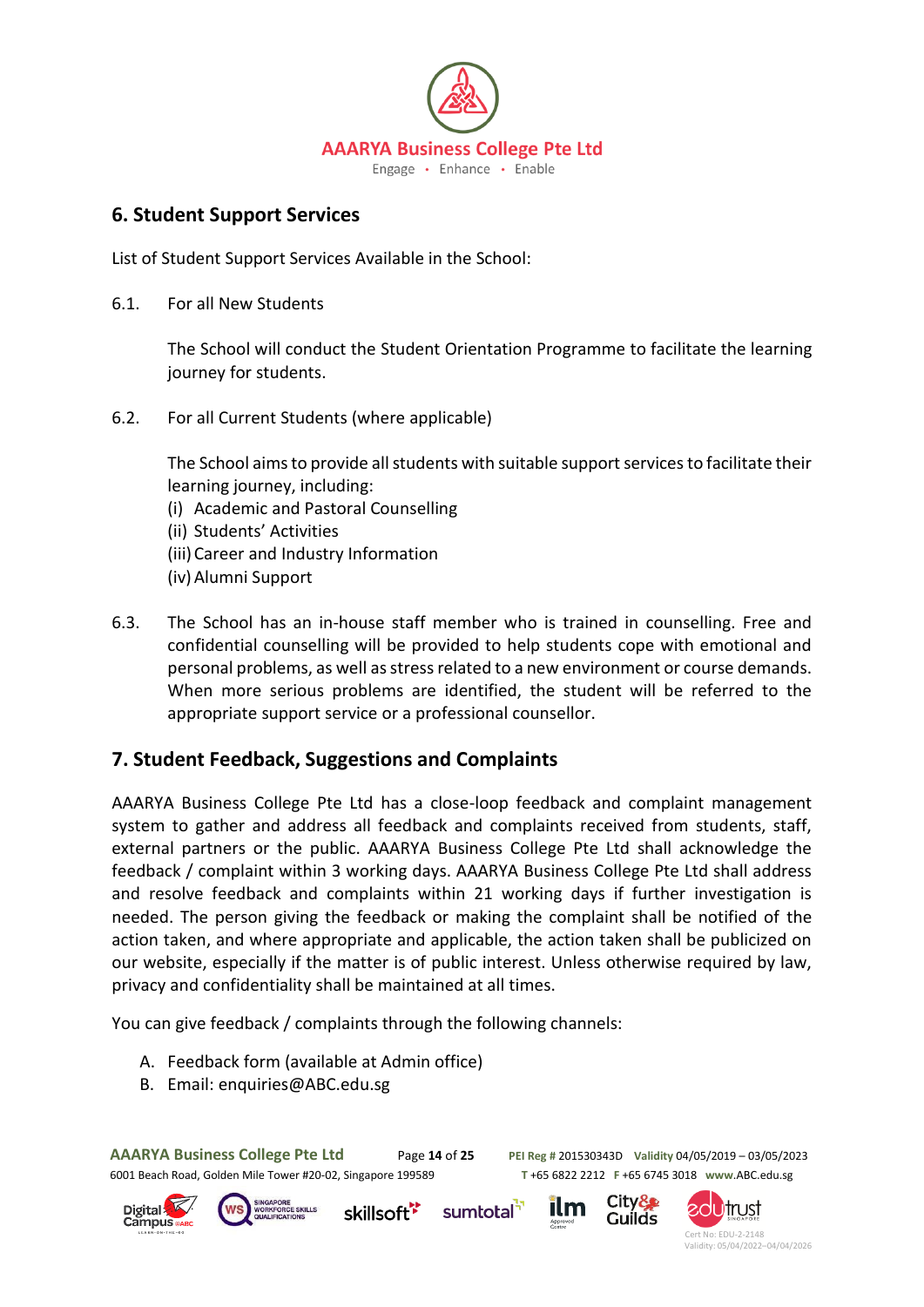

The system is designed to address in an objective, fair and reasonable manner grievances related to academic matters such as appeals against result, for re-instatement, suspension, expulsion, awards, etc., as well as grievances related to lapses in service standards. If Management cannot resolve the dispute, the matter will be referred to the Singapore Mediation Centre (SMC) or Singapore Institute of Arbitrators (SIArb).

## 7.1. **Dispute Resolution Policy**

- The School's Dispute Resolution Policy and Procedures, covers any students' official complaints that the School receive from any channels and will be communicated to students and aligned with the Private Education Regulations.
- The School shall respond to respective students within 3 working days of receipt of any complaints received.
- All feedbacks/complaints shall be resolved within 21 working days. In the event that the deadline is not adhered to, respective students must be notified and the reasons with regards to the delay must be made known.
- In the event that the School and the student cannot come to an agreement or the student does not accept the final decision made by the School's Management Team, they will be referred to Singapore Mediation Centre (SMC) or Singapore Institute of Arbitrators (SIArb) for mediation.

# 7.2. **Dispute Resolution Procedures**

Students who wish to provide any official complaints to the School should adhere to the following procedure:

- Students are to request for a Feedback / Complaint Form from the school. Alternatively, students can fill up the Feedback / Complaint Form and send it via email.
- Upon notification of the proposed solution by the School, the student is to acknowledge the situation within 14 working days, whether he / she accepts the proposed solution.
- If the student is not satisfied with the proposed solution, he / she can escalate the matter up to the Managing Director (for non-academic issues) or the Principal (for academic issues). The respective person will investigate the case and take necessary actions to resolve it.
- If the student is still not satisfied with the outcome / decision, he / she will be referred to the Singapore Mediation Centre (SMC) or Singapore Institute of Arbitrators (SIArb).
- The entire process should not take more than 21 working days unless otherwise specified.

sumtotal

**AAARYA Business College Pte Ltd** Page **15** of **25 PEI Reg #** 201530343D **Validity** 04/05/2019 – 03/05/2023 6001 Beach Road, Golden Mile Tower #20-02, Singapore 199589 **T** +65 6822 2212 **F** +65 6745 3018 **www**.ABC.edu.sg

City&

**Guilds** 







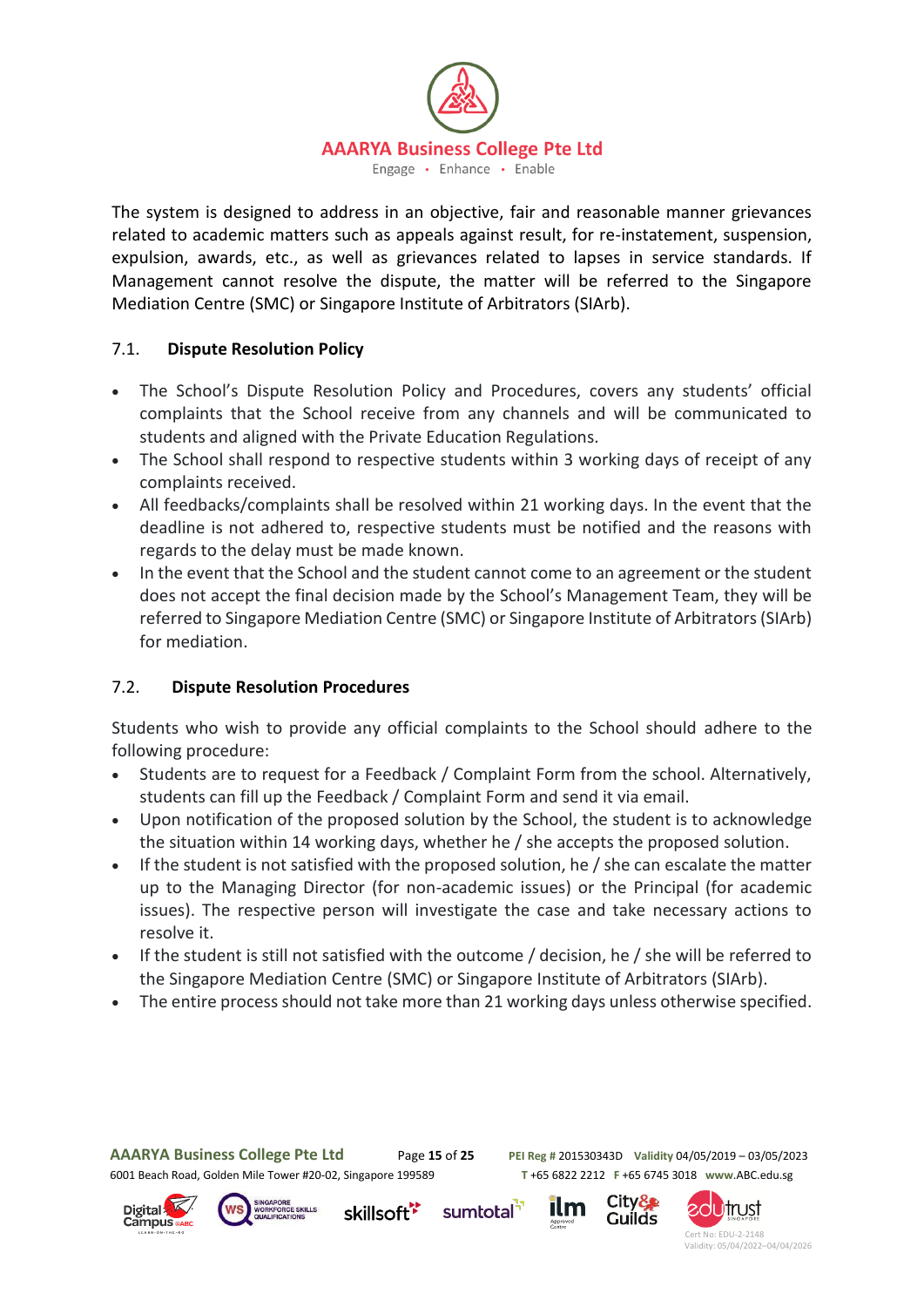

# **8. The School's Refund Policy**

The School adopts the Refund Policy as per the standard Student Contract as set out by CPE. This policy will act as a **framework** in guiding the implementation of detailed refund processes and procedures in the following areas:

- 8.1. Refund for Withdrawal Due to Non-Delivery of Course
- 8.2. Refund for Withdrawal Due to Other Reasons
- 8.3. Cooling off Period

The maximum processing time for the student's withdrawal / refund request to the issuance of the refund shall not exceed more than 7 working days.

## 8.1. **Refund for Withdrawal Due to Non-Delivery of Course:**

The School will notify the Student within three (3) working days upon knowledge of any of the following:

- It does not commence the Course on the Course Commencement Date;
- It terminates the Course before the Course Commencement Date;
- It does not complete the Course by the Course Completion Date;
- It terminates the Course before the Course Completion Date;
- It has not ensured that the Student meets the course entry or matriculation requirement as set by the organisation stated in Schedule A of the standard student contract within any stipulated timeline set by CPE; or
- The Student's Pass application is rejected by Immigration and Checkpoints Authority (ICA).

The Student should be informed in writing of alternative study arrangements (if any), and also be entitled to a refund of the entire Course Fees and Miscellaneous Fees already paid should the Student decide to withdraw, within seven (7) working days of the above notice.

## 8.2. **Refund for Withdrawal Due to Other Reasons**

• If the Student withdraws from the Course for any reason other than those stated in Clause 2.1 of the standard student contract, the School will, within seven (7) working days of receiving the Student's written notice of withdrawal, refund to the Student an amount based on the table in Schedule D of the standard student contract.

sumtotal

**AAARYA Business College Pte Ltd** Page **16** of **25 PEI Reg #** 201530343D **Validity** 04/05/2019 – 03/05/2023 6001 Beach Road, Golden Mile Tower #20-02, Singapore 199589 **T** +65 6822 2212 **F** +65 6745 3018 **www**.ABC.edu.sg







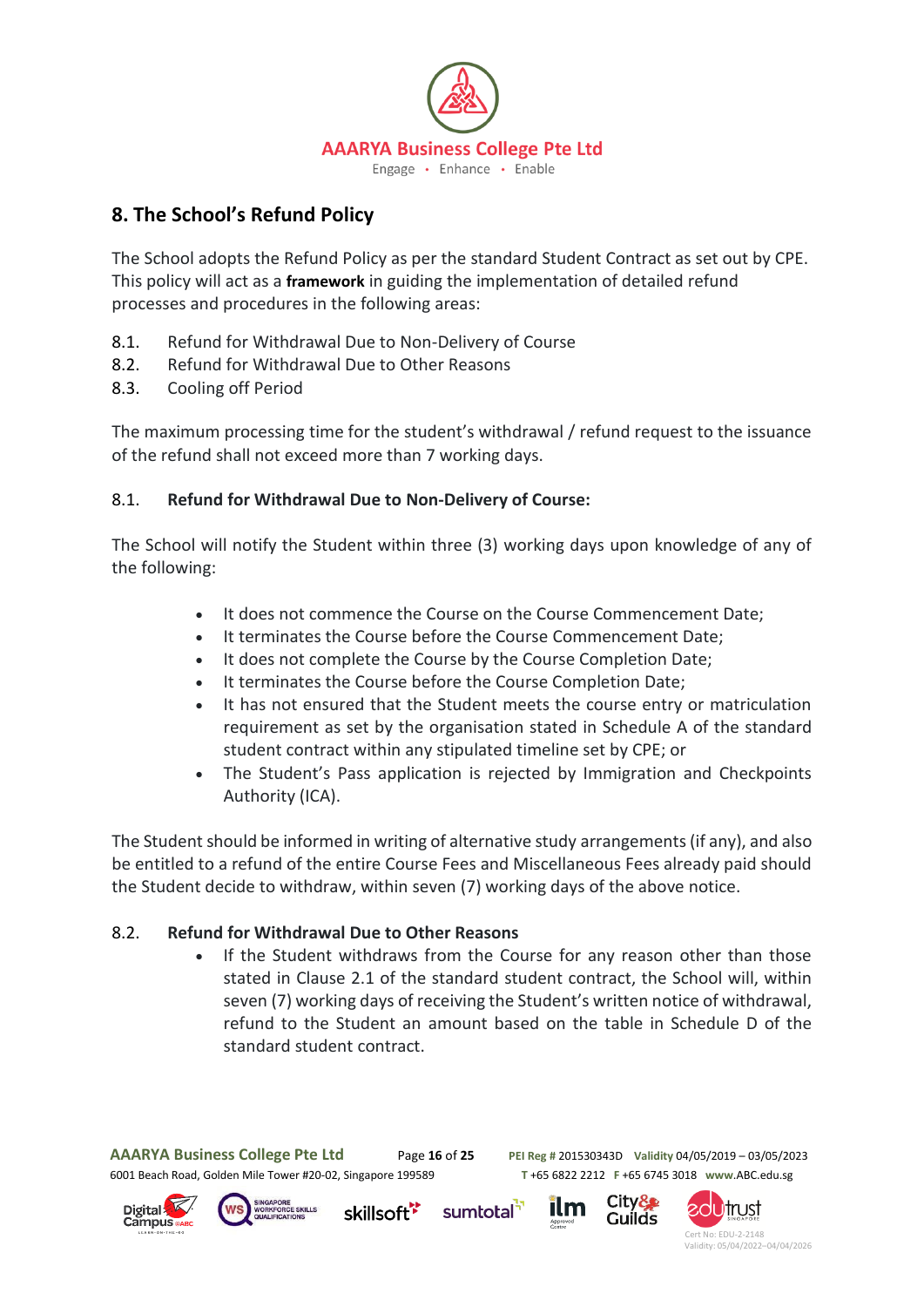

## 8.3. **Refund during Cooling-off Period:**

- The School will provide the Student with a cooling-off period of seven (7) working days after the date that the Contract has been signed by both parties.
- The Student will be refunded the highest percentage (as stated in the Refund Table and Schedule D of the Standard Student Contract) of the fees already paid if the Student submits a written notice of withdrawal to the PEI within the cooling-off period, regardless of whether the Student has started the course or not.

## **REFUND TABLE**

| % of [the amount of fees paid under<br>Schedules B and C | If Student's written notice of withdrawal is received:                                          |
|----------------------------------------------------------|-------------------------------------------------------------------------------------------------|
| [90]                                                     | before<br>$\vert 30 \vert$<br>the<br>than<br>days<br>Course<br>more<br><b>Commencement Date</b> |
| [50]                                                     | before, but not more than [30] days before the<br>Course Commencement Date                      |
| [0]                                                      | after, but not more than [7] days after the Course<br>Commencement Date                         |
| [0]                                                      | more than [7] days after the Course Commencement<br>Date                                        |

Should a course be cancelled due to, but not limited to the conditions below, the School will decide on the status of the fees paid with the students' interest in mind. Conditions where a course may be cancelled:

- The intake does not meet a minimum enrolment of students.
- The teacher is suddenly hospitalised and a substitute teacher cannot be found.

sumtotal

Non-Refundable Fee: -

• Registration Fee

**AAARYA Business College Pte Ltd** Page **17** of **25 PEI Reg #** 201530343D **Validity** 04/05/2019 – 03/05/2023

6001 Beach Road, Golden Mile Tower #20-02, Singapore 199589 **T** +65 6822 2212 **F** +65 6745 3018 **www**.ABC.edu.sg







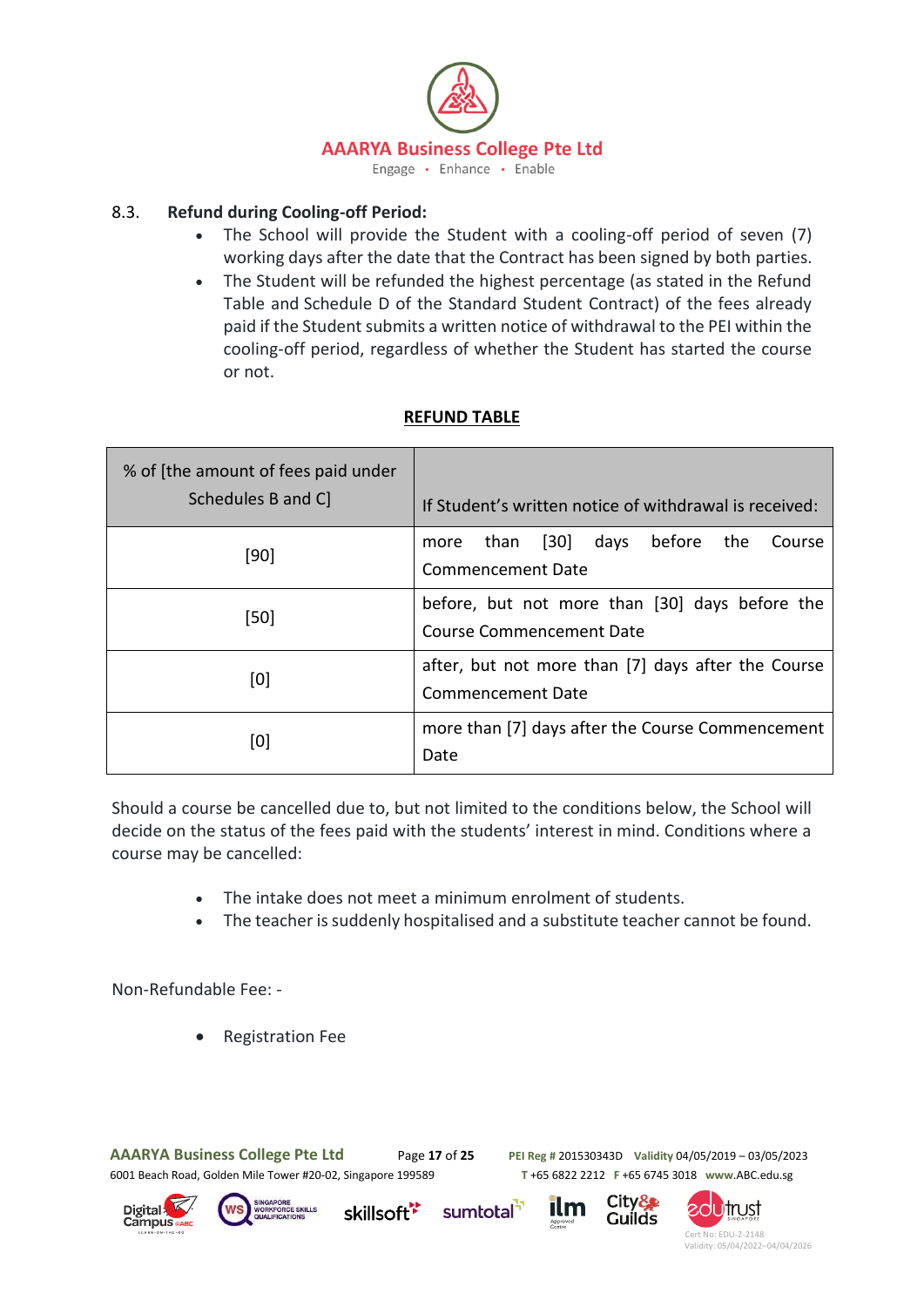

#### 8.4. **Refund Procedure**

- (i) Students are required to submit the Student Request with any supporting documentation. Reasons for refund must also be clearly documented in Student Request for Refund Form.
- (ii) All refunded amounts need to strictly adhere to the refund policy as stated in the student contract unless otherwise decided by the school's management.
- (iii) Upon approval by the Management Team, the School will contact the student to inform them on the refund status and collection of the refund payment.

# **9. Student Withdrawal, Transfer & Deferment Policy & Procedures**

- a. The maximum processing time for transfer, withdrawal, deferment process, from the point of student's request to informing student of the outcome in writing, should not be more than 4 weeks.
- b. All requests must be made in writing through the submission of the Student Request Form and any supporting documents. Verbal notice is not accepted.
- c. For students under the age of 18, written consent from the parent/legal guardian must be obtained.
- d. All requests will be reviewed on a case by cases basis and the School will have the final decision on the outcome.
- e. The School's refund policy shall apply for all qualified refunds. Students are to refer to the School's Refund Policy and the Standard Student Contract for further details.

#### 9.1. **Transfer Policy**

- The definition of transfer is when a student changes the course or period of study (from full-time to part-time or vice versa) but remains as a student of the school.
- Conditions for granting the transfer:
	- i. All outstanding fees must be settled prior to request.
	- ii. Student must fulfil the admission criteria of the new course and will be subjected to the School's student selection and admission procedures.
- For international students, the course transfer is subjected to ICA's approval of the new Student's Pass. ICA will be informed through the application of the new Student's Pass.

sumtotal







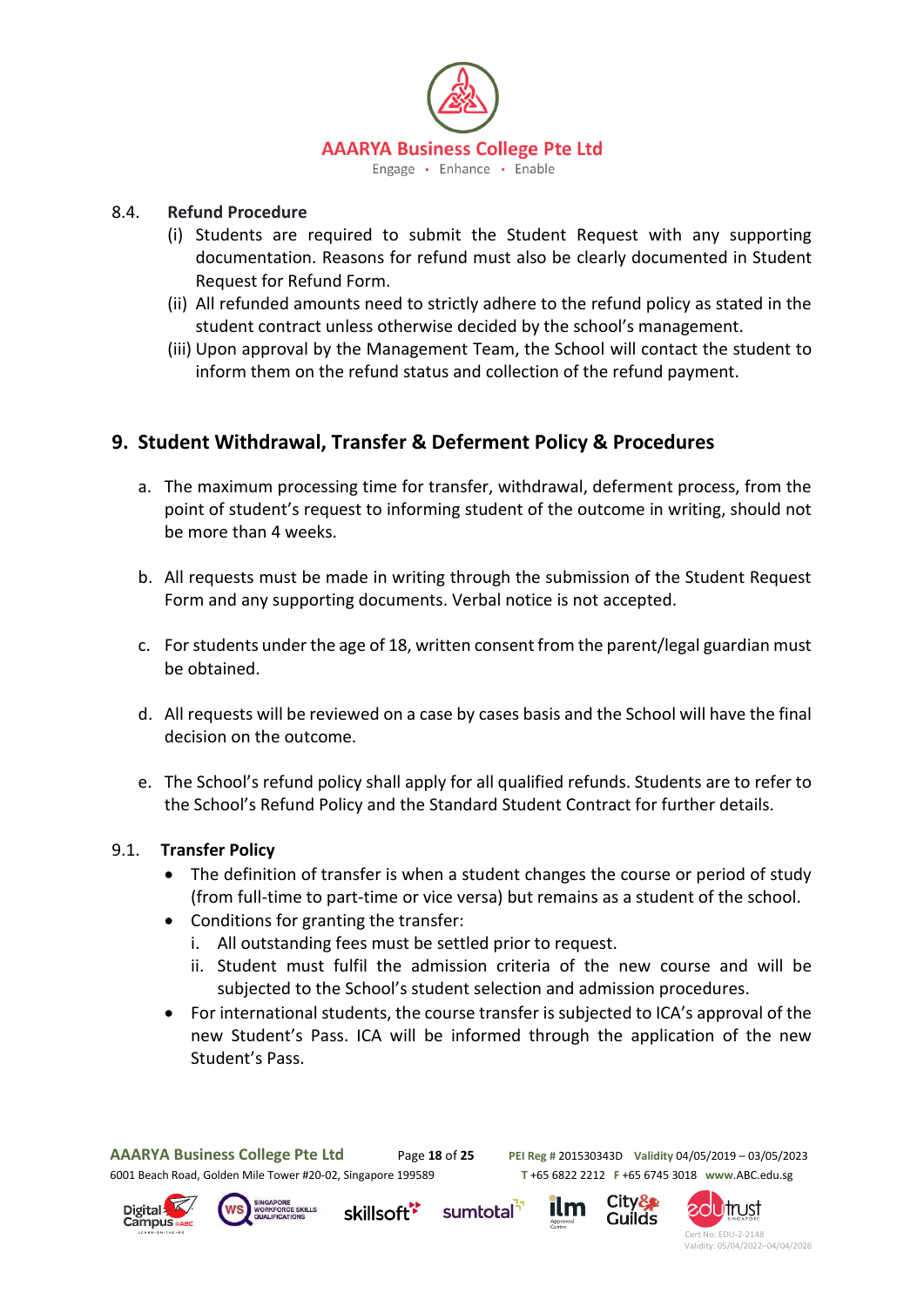

• A student who transfers within the School must have their existing contract terminated. A new Student Contract will be signed based on the procedures for executing student contracts.

#### **Transfer Procedures:**

- Student must meet all minimum entry requirement of the new course they wish to transfer to.
- The standard Student Contract of the current course will be voided upon approval of the course transfer.
- A new standard student contract for the new course will need to be signed upon approval of the course transfer.
- All outstanding fees must be paid.

## 9.2. **Withdrawal Policy**

- The definition of withdrawal is when a student discontinues all courses with the School.
- Conditions for granting the withdrawal:
	- i. All outstanding fees must be settled prior to request.
- For International Students, ICA will be informed through the cancellation of the student's pass. Student's pass holder is required to submit his/her student's pass to the school for cancellation of the student's pass with ICA.
- A student who has withdrawn will have their student contract terminated.

## **Withdrawal Procedures:**

- The School will meet with the student and determine if solutions for student retention are possible. If no solutions are found, the School will note the reason for withdrawal on the Student Request Form to be submitted for final approval. Approval will be done within 7 working days from the student's submission date.
- A written notification will be given to the student to inform them of confirmation of their course withdrawal request.

## 9.3. **Deferment Policy**

- The definition of deferment is when a student delays or postpones the course (or module).
- Conditions for deferment:
	- i. Students can apply for deferment only once for any particular course.
	- ii. Requests for deferment extension will be considered on a case by case basis.

**AAARYA Business College Pte Ltd** Page **19** of **25 PEI Reg #** 201530343D **Validity** 04/05/2019 – 03/05/2023

6001 Beach Road, Golden Mile Tower #20-02, Singapore 199589 **T** +65 6822 2212 **F** +65 6745 3018 **www**.ABC.edu.sg





sumtotal skillsoft<sup>\*</sup>



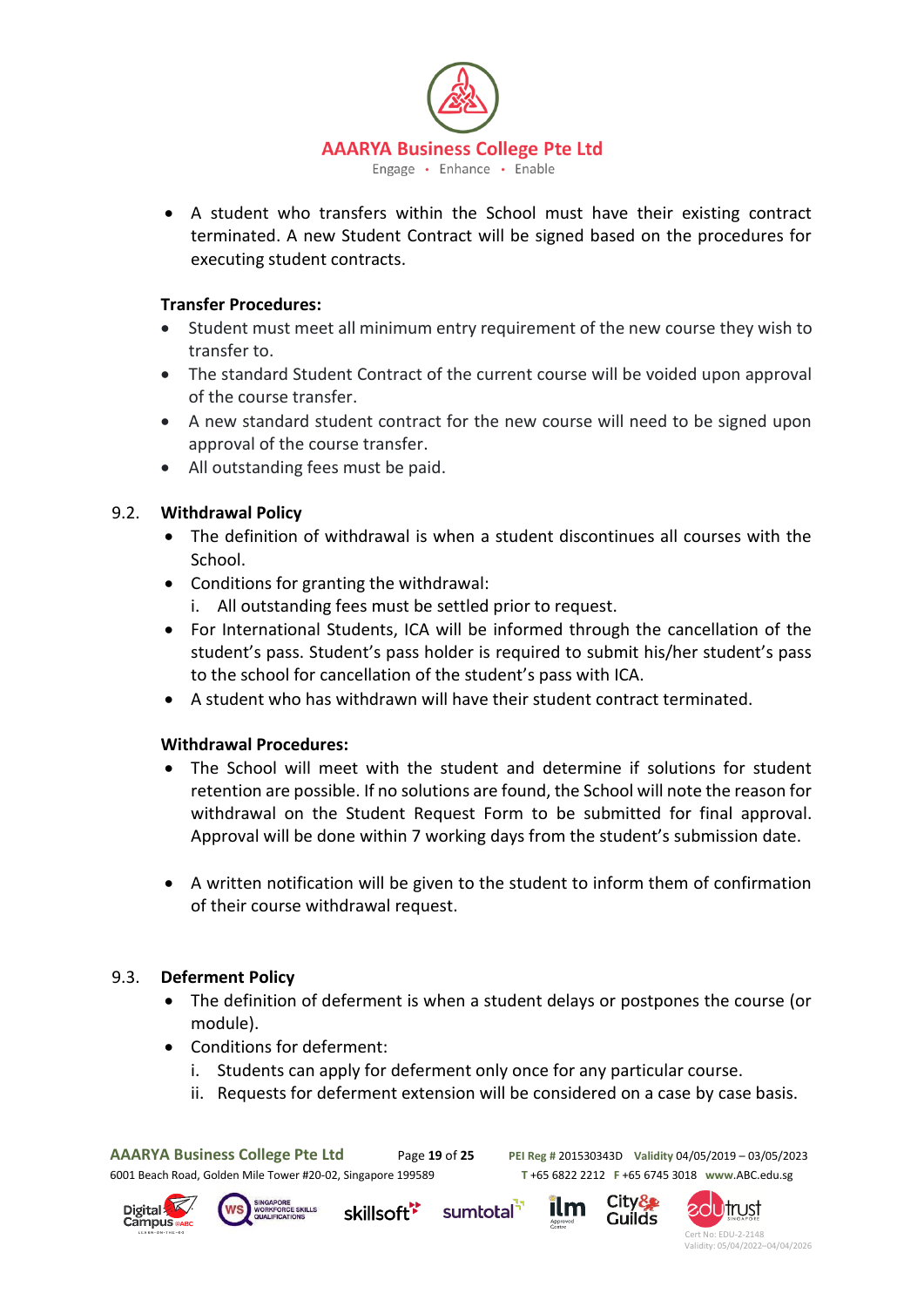

- iii. In applying for deferment, student has to take note of the course completion timelines.
- iv. Deferment is subjected to the availability of units/courses offered. The school reserves the right to offer similar units/courses in replacement of discontinued units/courses.
- ICA will be informed through the application of the new Student's Pass. The course deferment is subjected to ICA's approval of the new Student's Pass.
- If the student contract is still valid, an addendum would be signed to reflect the deferment. For terminated student contracts, a new student contract will be signed based on the procedures for executing student contracts.

## **Deferment Procedures:**

- For student's pass holders, their deferment is subject to the approval of their student's pass by ICA.
- Approval of deferment is also subjected to availability of the course / module offered.
- Should the student decide to proceed with deferment, the School will note the reason for on the Student Request Form the be submitted for final approval. Approval will be done within 7 working days from the student's submission date.
- A written notification will be issued to the student to inform them of the student request status. A written notification will be issued to the student to inform them of the student request status. The maximum deferment period is 3 months per deferment request.

# **10. Appeal Process for Assessment**

## 10.1. **Courses with External Partners**

- a. Upon release of results, students who are dissatisfied with the outcome may submit an Appeal Request Form to Student Liaison Officer/Learning Admin. This is to be done within 7 working days of the release of assessment results.
- b. The Student Liaison Officer/Learning Admin is to acknowledge the receipt of the Appeal Request Form within 3 working days, and proceed to submit the appeal to the External Academic Partner.
- c. All decisions made by the External Academic Partner are subject to their appeal processes, and approved decisions are final.
- d. The Academic and Examination Board is to endorse the appeal results before the Student Liaison Officer/Learning Admin informs the students of the appeal outcome (to be done within 8 weeks of the date of the appeal).

**AAARYA Business College Pte Ltd** Page **20** of **25 PEI Reg #** 201530343D **Validity** 04/05/2019 – 03/05/2023 6001 Beach Road, Golden Mile Tower #20-02, Singapore 199589 **T** +65 6822 2212 **F** +65 6745 3018 **www**.ABC.edu.sg





sumtotal skillsoft<sup>\*</sup>



ilm

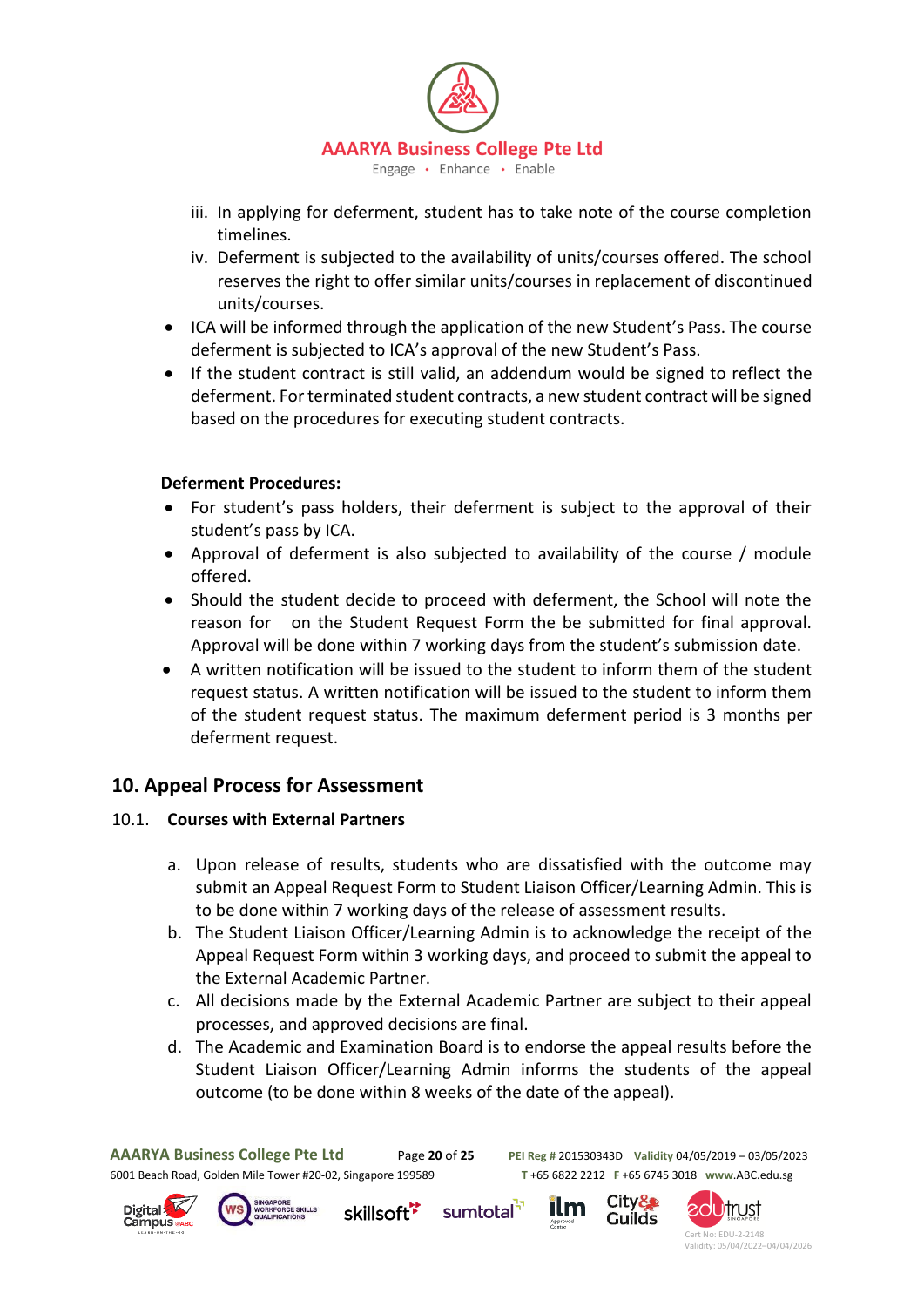

e. If changes are required, the Student Liaison Officer/Learning Admin will make the necessary amendments to the transcript and submit to the Principal for approval.

## 10.2. **Courses with External Developer (SSG)**

- a. Upon release of results, students who are dissatisfied with the outcome may submit an Appeal Request Form to the Student Liaison Officer/Learning Admin. This is to be done within 3 working days of the release of assessment results.
- b. The Student Liaison Officer/Learning Admin is to acknowledge the receipt of the Appeal Request Form within 3 working days, and proceed to submit the appeal to the Principal.
- c. The Principal is to review the appeal request and decide if it is a valid appeal. If the request qualifies for an appeal, the Principal will re-mark the paper. Comments in relation to the re-mark must be stated in the Appeal Request Form, which would be circulated to the Academic and Examination Board for review and approval.
- d. All decisions made by the Academic and Examination Board are final.
- e. The Student Liaison Officer/Learning Admin will inform the student of the final decision within one month from the date of the appeal.
- f. If there are changes required, the Student Liaison Officer/Learning Admin will make the necessary amendments to the transcript based on the appeal result.

6001 Beach Road, Golden Mile Tower #20-02, Singapore 199589 **T** +65 6822 2212 **F** +65 6745 3018 **www**.ABC.edu.sg

**AAARYA Business College Pte Ltd** Page **21** of **25 PEI Reg #** 201530343D **Validity** 04/05/2019 – 03/05/2023





skillsoft<sup>\*</sup>





**20Utrust**  Cert No: EDU-2-2148 Validity: 05/04/2022–04/04/2026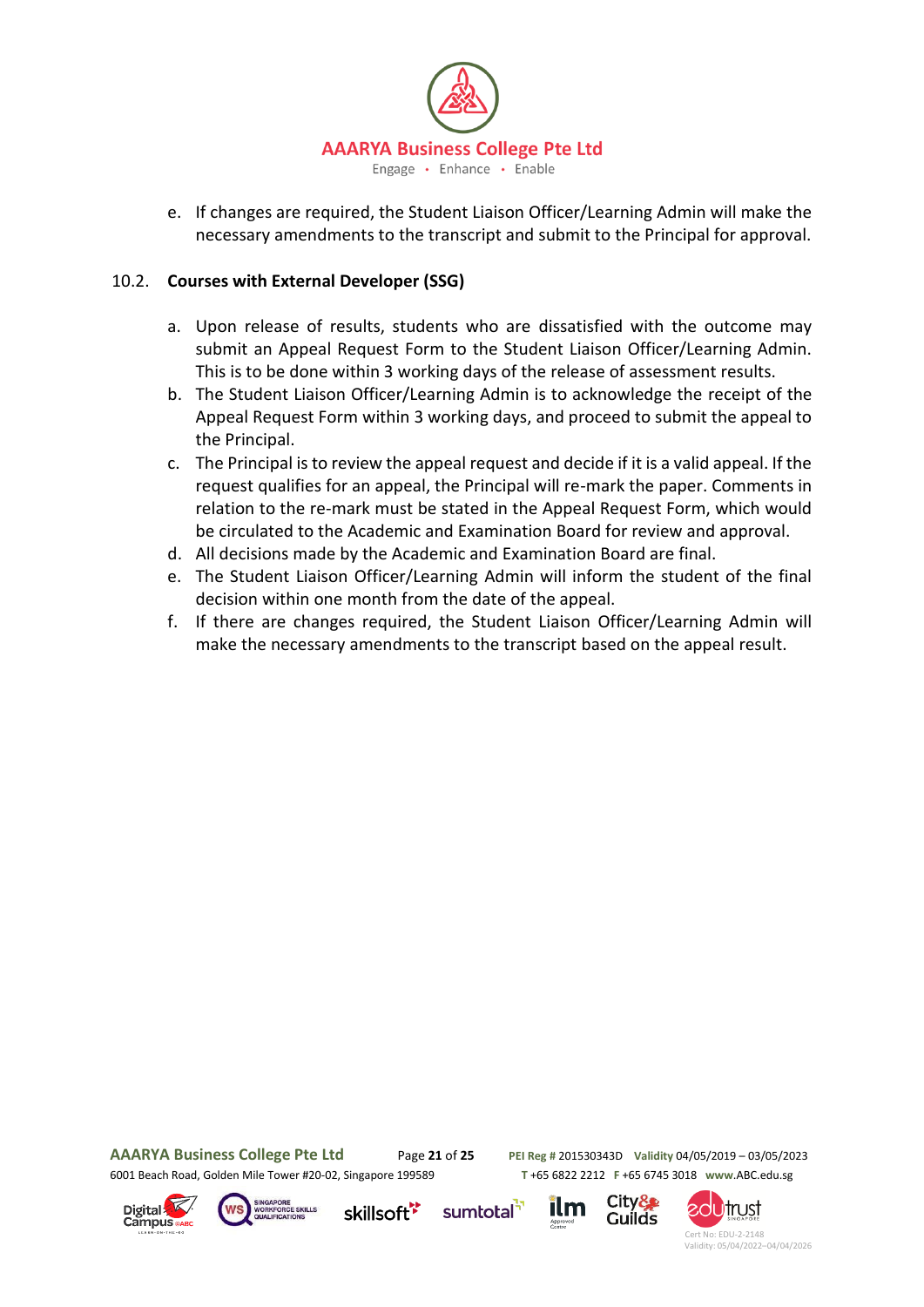

## **11. Fee Protection Scheme**

The Committee for Private Education (CPE) sets regulations to protect course fees paid by students in the form of fee collection caps and fee protection schemes.

AAARYA Business College Pte Ltd has in place a Fee Protection Scheme (FPS) to protect the course fees paid by all students for its CPE approved courses. The FPS serves to protect the student's fees in the event that the PEI is unable to continue operations due to insolvency, and/or regulatory closure. In addition, the FPS protects the student if the PEI fails to pay penalties or return fees to the student arising from judgments made against it by the Singapore courts.

AAARYA Business College Pte Ltd has appointed Lonpac Insurance Bhd, a CPE-appointed service provider, as its FPS insurance provider. Under the FPS insurance scheme, students' fees are insured by Lonpac Insurance. In the case of events, as stated above, students will be able to claim their paid fees from Lonpac Insurance. FPS applies to CPE approved courses only.

AAARYA Business College Pte Ltd has appointed Lonpac Insurance Bhd, a CPE-appointed service provider, for the Industry-Wide Course Fee Protection Insurance Scheme (IWC).

For more information on Protection of Course Fees, please refer to CPE's website: [https://www.tpgateway.gov.sg/resources/information-for-private-education](https://www.tpgateway.gov.sg/resources/information-for-private-education-institutions-(peis)/protection-of-course-fees)[institutions-\(peis\)/protection-of-course-fees](https://www.tpgateway.gov.sg/resources/information-for-private-education-institutions-(peis)/protection-of-course-fees)

6001 Beach Road, Golden Mile Tower #20-02, Singapore 199589 **T** +65 6822 2212 **F** +65 6745 3018 **www**.ABC.edu.sg

**AAARYA Business College Pte Ltd** Page **22** of **25 PEI Reg #** 201530343D **Validity** 04/05/2019 – 03/05/2023

City&

**Guilds** 





skillsoft<sup>\*</sup>



sumtotal

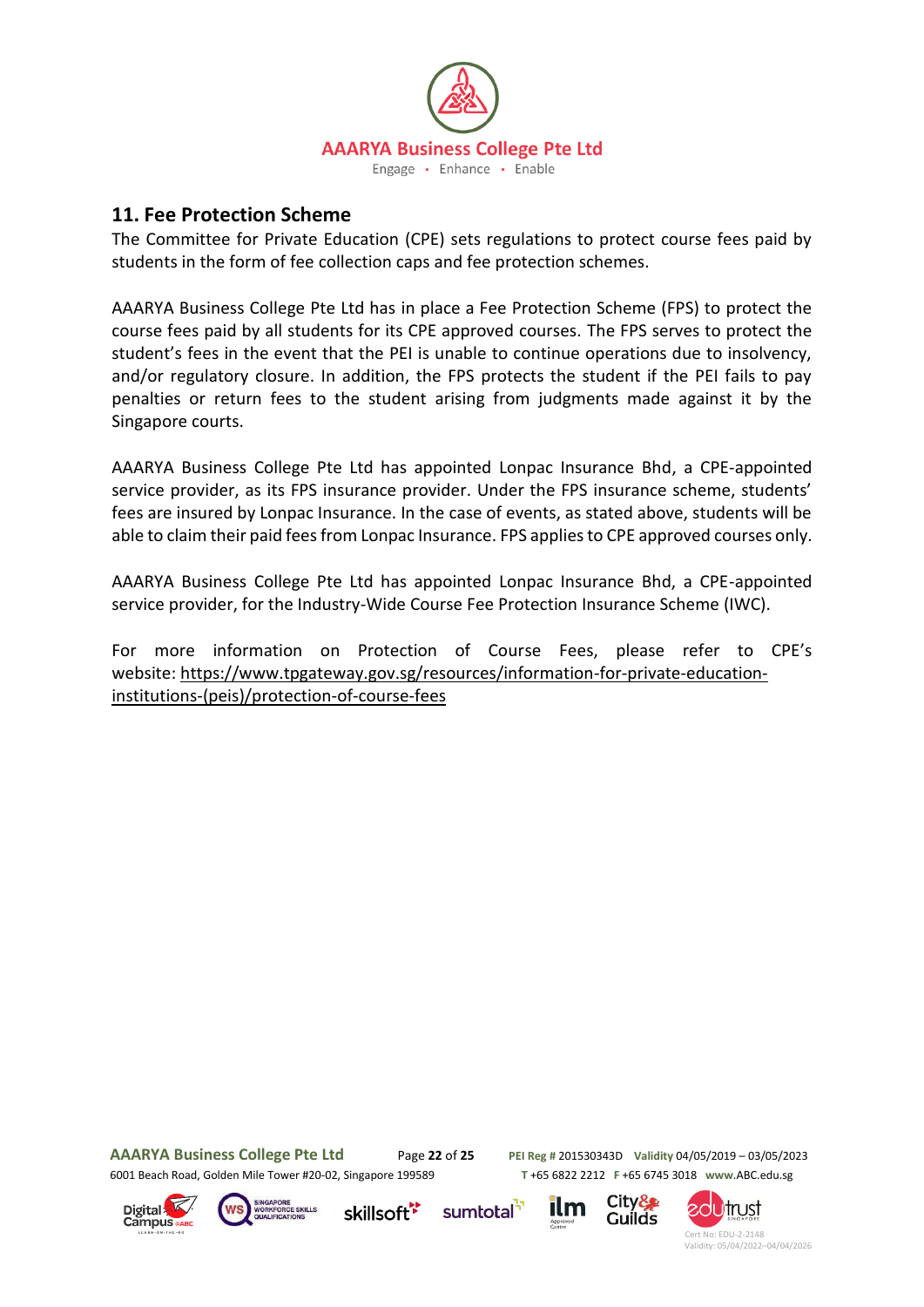

# **APPENDIX 1 – CONTACT US**

# **AAARYA Business College Pte Ltd**

PEI Registration Number: 201530343D Validity: 04/05/2019 to 03/05/2023 6001 Beach Road, #20-02, #20-08, #20-09 Golden Mile Tower Singapore 199589.

## **Our Admin Office is open as follows:**

Monday to Friday: 9.00am to 6.00pm Closed on Saturday, Sundays and Public Holidays.

Tel: (65) 6822 2212 Email: enquiries@ABC.edu.sg Fax: (65) 6745 3018 Website: [www.ABC.edu.sg](http://www.abc.edu.sg/)

Should you have any general enquiries or concerns, you may contact the college at (65) 6822 2212 or email to [enquiries@ABC.edu.sg.](mailto:enquiries@ABC.edu.sg) For matters pertaining to your studies in AAARYA Business College, please contact the Student Service Officer on duty.



#### **How to get here?**

**A**. Bus Guide (alight at Beach Road-Opposite St. John HQ) ~ 100, 961 & 980 (alight at Beach Road-In front of St. John HQ $)$   $\sim$  100

**B**.MRT Circle Line  $(CC5)$   $\sim$  Nicoll Highway (Exit A)

**AAARYA Business College Pte Ltd** Page **23** of **25 PEI Reg #** 201530343D **Validity** 04/05/2019 – 03/05/2023

6001 Beach Road, Golden Mile Tower #20-02, Singapore 199589 **T** +65 6822 2212 **F** +65 6745 3018 **www**.ABC.edu.sg





skillsoft<sup>\*</sup>

sumtotal<sup>1</sup> ilm



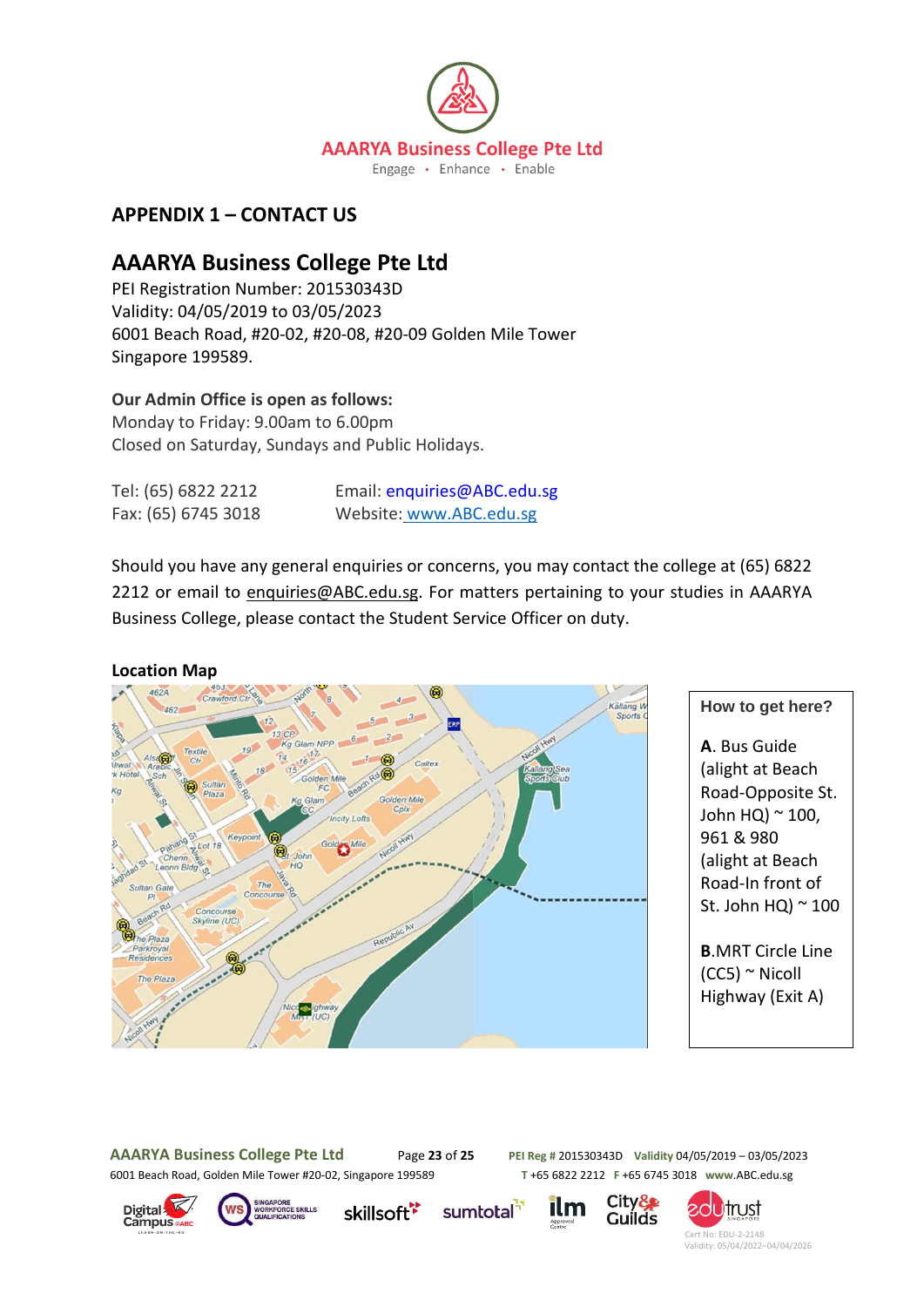

# **APPENDIX 2 – ACADEMIC PROGRAMMES**

- Certificate in Cleaning Science
- City & Guilds Level 1 Award and Certificate in Cleaning and Support Service Skills
- City & Guilds Level 2 Award, Certificate and Diploma in Cleaning and Support Service Skills
- City & Guilds Level 3 Award, Certificate and Diploma in Cleaning Supervision Skills
- ILM level 4 Diploma in Leadership and Management
- ILM level 4 Diploma in Leadership and Management (Aligned Programme)
- WSQ Diploma in Environmental Services
- WSQ Certificate in Retail (Retail Operations)
- WSQ Higher Certificate in Human Resources

**AAARYA Business College Pte Ltd** Page **24** of **25 PEI Reg #** 201530343D **Validity** 04/05/2019 – 03/05/2023 6001 Beach Road, Golden Mile Tower #20-02, Singapore 199589 **T** +65 6822 2212 **F** +65 6745 3018 **www**.ABC.edu.sg





skillsoft<sup>\*</sup>





**20Utrust**  Cert No: EDU-2-2148 Validity: 05/04/2022–04/04/2026